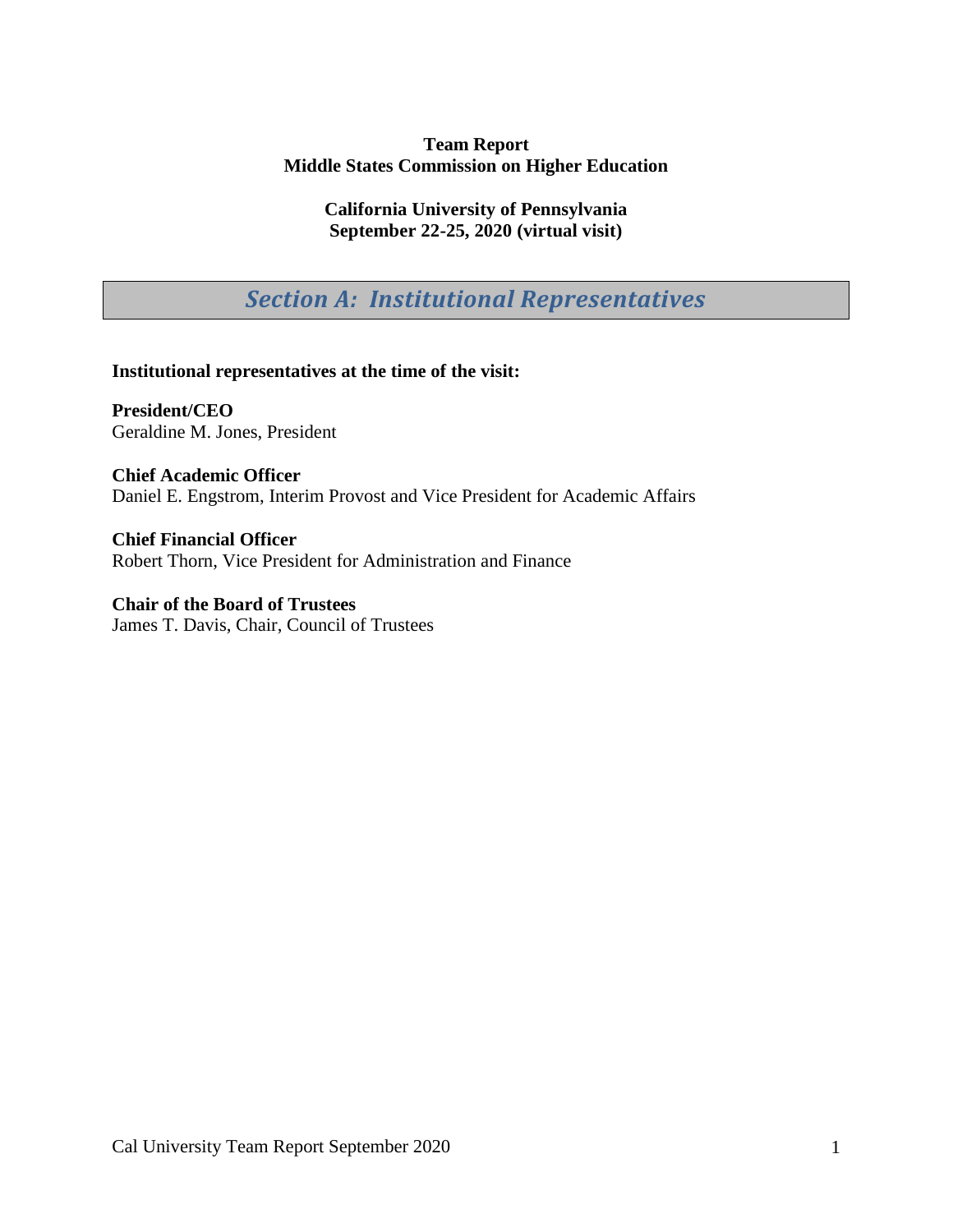# *Section B: Institutional Context*

California University of Pennsylvania (Cal U) is a comprehensive regional public university in southwestern Pennsylvania. Its 6,800 students (6,000 FTE) pursue degrees at the undergraduate (associate's and bachelor's) and graduate (master's and selected doctoral) levels, with 36 percent of students (2,400) enrolled in Cal U Global Online offering 100% online programs.

One of 14 members of the Pennsylvania State System of Higher Education (PASSHE), Cal U has served the region for 168 years as a normal school (1865-1928), teacher's college (1928-1960), state college (1960-1983), and university (1983-present). At the time of the Self-Study in early 2020, Cal U had three undergraduate colleges—Education and Human Services, Liberal Arts, and Eberly College of Science and Technology—which in recent months were reorganized into two, Education and Liberal Arts, and the Eberly College of Science and Technology. The reorganization consolidated 22 academic departments into 11. Cal U also supports a College of Graduate Studies and Research, with largely online programs.

The period since the last Self-Study in 2010 has been exceptionally challenging for Cal U. Core to the challenge is a significant decline in enrollment, dropping over 30 percent since a peak in 2011 and over 17 percent in the past five years. The same period has seen a 13 percent reduction in total employee FTE (-3% faculty FTE and -22% non-faculty FTE) from fall 2011 to fall 2019. These declines occurred concurrent with significant effort by Cal U to expand its markets (e.g., degree completion, associate's degrees, dual enrollment, graduate), menu (e.g., veterinary medicine, criminology, physical therapy) and delivery mode (100% online in some programs).

Cal U began its Self-Study effort in 2018 with formation of standard-based work groups, crosscutting task forces for compliance, evidence inventory, and editing, and an overarching coordinating team led by the AVP for Assessment and Accreditation. Cal U's primary aim is to demonstrate compliance with the standards and requirements of affiliation of the Middle States Commission. Corollary aims are to leverage the accreditation process to integrate institutional priorities into the Self-Study, create a digital evidence inventory, develop and begin executing robust assessment processes, and outline strengths, challenges, and opportunities for improvement and innovation to inform Cal U's next strategic plan.

Applying the philosophy that "the process is the product," the accreditation process together with the COVID-19 pandemic and the redesign of PASSHE institutions prompted changes to existing policies and procedures and introduction of new ones since submission of the Self-Study. These include implementation of an assessment program, reorganization of Cal U's colleges and departments, redesign of shared governance, creation of new degree programs, extensive cost containment, and rightsizing of employment. Cal U welcomed input from the visiting evaluation team as it takes stock of new dynamics and state changes shaping Cal U's future.

Cal University Team Report September 2020 2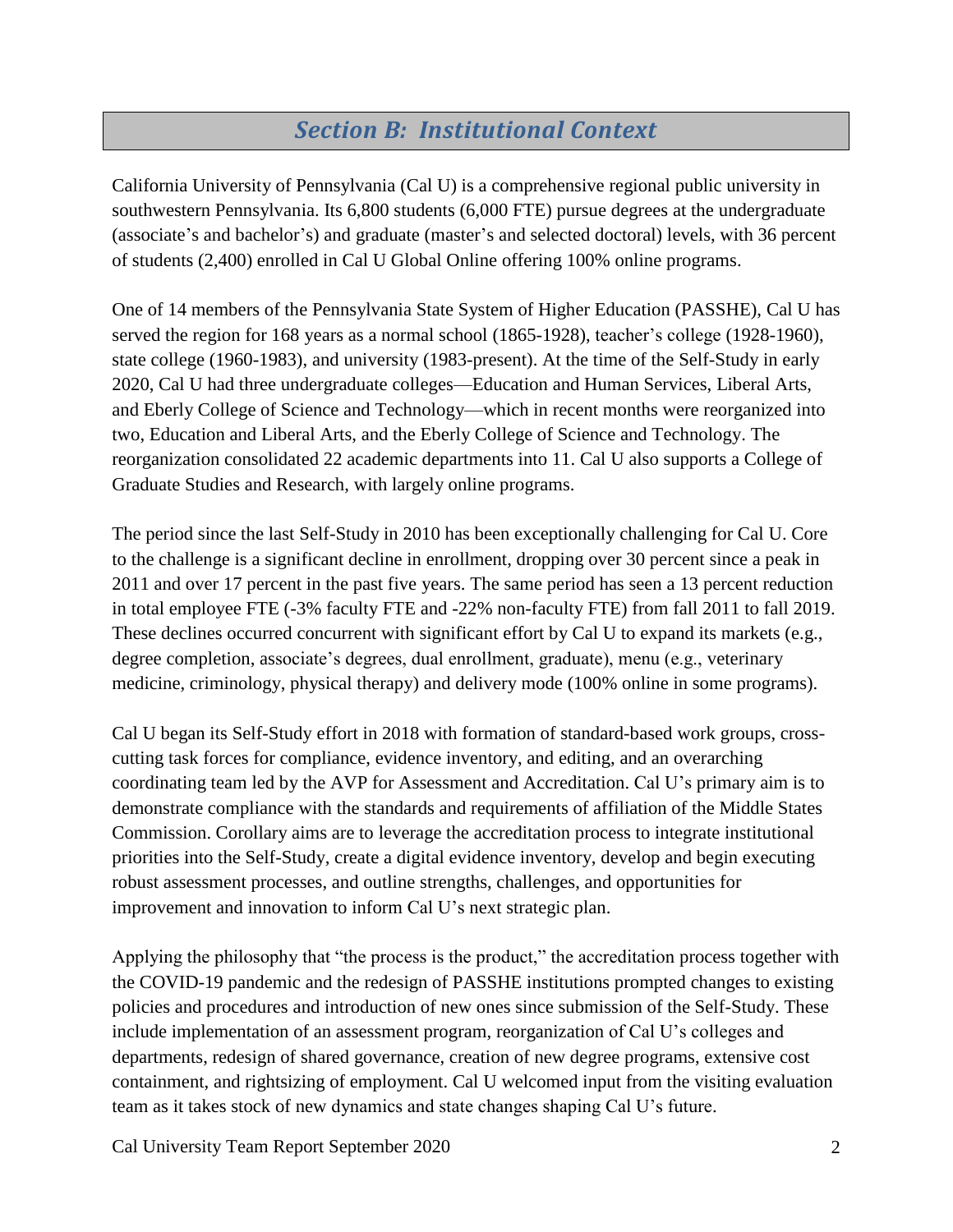# *Section C: Standards for Accreditation*

# **Standard I: Mission and Goals**

**The institution's mission clearly defines its purpose within the context of higher education, the students it serves, and what it intends to accomplish. The institution's stated goals are clearly linked to its mission and specify how the institution fulfills its mission.**

In the team's judgment, the institution appears to meet this standard.

Based on a review of the Self-Study report, evidence, and interviews with campus constituencies to validate and verify compliance during the on-site evaluation visit, the team draws the following conclusions relative to this standard.

#### **Summary of Findings**

Cal U's mission clearly defines its purpose, the students it serves, and its intentions. The mission and the 2015-2020 Strategic Plan (Evidence Inventory I.1.1) are articulated in multiple college documents in print and online, and both are shared widely with all constituents.

The Self Study in its entirety provides ample evidence in included documents and analyses that the University embraces its mission and goals and that both serve as the foundation for all administrative, educational, and student support services planning and assessment.

The University Strategic Planning Committee, representing stakeholders from administration, faculty, staff, and students, developed the mission and established the goals of the Strategic Plan. The University Strategic Assessment Committee oversees assessment of institutional effectiveness and the 2015-2020 Strategic Plan (Evidence Inventory I.3.1).

Higher education enrollment and financial trends have had a significant impact on the University's strategic planning documents and processes presented in the Self-Study. The subsequent planning strategies, blueprinted in the Comprehensive Planning Narrative of September 2020, raise a need for clarification to all stakeholders and constituents on the direction of the University going forward.

#### **Collegial Advice**

The team provides non-binding suggestions for improvement:

- The University should follow through on its identified opportunities on page 11 of the Self-Study, especially the first two:
	- Extend the 2015-2020 Strategic plan one additional year to institute action plans that could improve the eight partially achieved and 15 failed strategic success measures,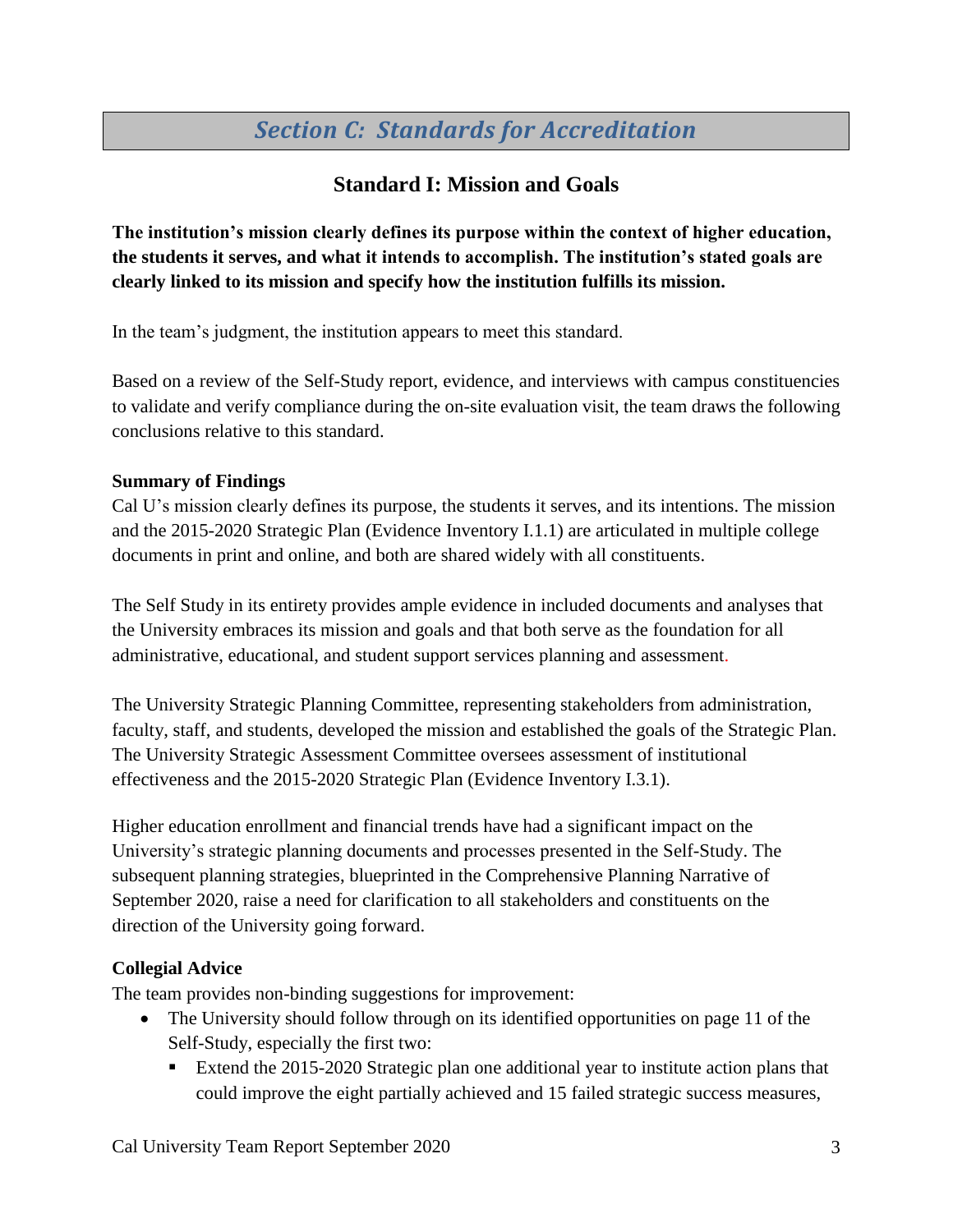complete a third strategic assessment cycle, and inform the development of a 2021-26 Strategic Plan with the assessment results, results of the 2020 Self-Study, and the results of the 2020 visiting team report.

- Create a specific strategic goal for the 2021-26 Strategic Plan to improve the "culture of assessment" at Cal U (per Self-Study IP 4). This includes three outcomes: sustainability of OIE personnel and assessment data, 100% compliance rates for submission of annual Assessment Plan and Results Reports (academic programs and administrative service units), and 100% compliance rates for submission of periodic assessments such as Strategic Plans, State System program reviews, and CAS Student Affairs program reviews.
- The team suggests that Cal U complete a third assessment of the 2015-2020 Strategic Plan to practice "closing the loop" on its strategic planning. This would provide a more complete picture of data trends, more time to analyze trends and challenges, and the opportunity to incorporate findings from the University's Self-Study and the Middle States site evaluation process to build a strong strategic plan for 2021-2026.

#### **Team Recommendation(s):** none

**Requirement(s):** none

## **Standard II: Ethics and Integrity**

**Ethics and integrity are central, indispensable, and defining hallmarks of effective higher education institutions. In all activities, whether internal or external, an institution must be faithful to its mission, honor its contracts and commitments, adhere to its policies, and represent itself truthfully.**

In the team's judgment, the institution appears to meet this standard.

Based on a review of the Self-Study report, evidence, and interviews with campus constituencies to validate and verify compliance during the on-site evaluation visit, the team draws the following conclusions relative to this standard.

#### **Summary of Findings**

Cal U provides ample evidence that ethics and integrity are central to its operations. Students, faculty, and staff are free to learn, teach, and be the best members of the college. Core values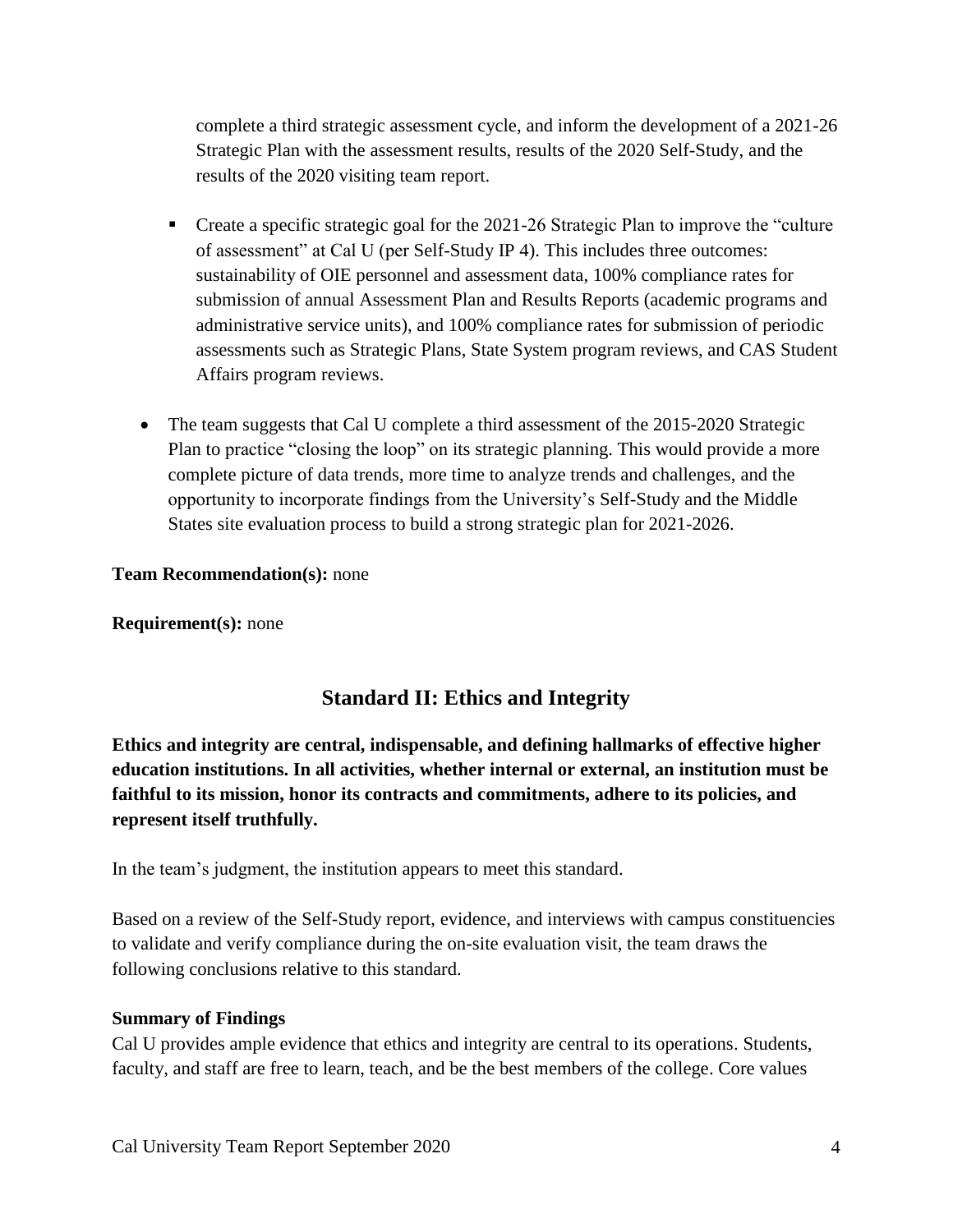include integrity, civility, and responsibility, commitments evident in university materials and on social media.

The team found evidence that Cal U fosters respect among constituents, impressively codifying its expectations in its University Bill of Rights and Responsibilities, tenets embraced by students, faculty and staff. The University has policies for grievances, conflict of interest, hiring, promotion and discipline. Cal U is compliant with federal, state and Commission reporting policies. Students have access to information on financial aid and debt. The team agrees that Cal U represents itself truthfully.

The Collective Bargaining Agreement establishes procedures for determining the rights and ownership of intellectual property produced at or for the State System by faculty members. The State System does not claim ownership, interest, or share of the proceeds in publications, textbooks, courseware, recordings, fiction, and other forms of scholarly activities. Sources of evidence include: Management of Financial Conflict of Interest Policy, Technology Transfer & Commercialization Services, Social Media & Acceptable Use Policies, What's the T Survey Results, Policy Statements & Compliance Procedures, EEEO & Social Equity Handbook, Collective Bargaining Agreement, Human Resources Website, Cal U Student Handbook, Academic Integrity Policy, Cal U Faculty Handbook, and Cal U Middle States Compliance Report documents.

PDF 5 of *The Campus Changes since Submission of the 2020 Cal U Self-Study Report* offers a list of how faculty can be responsible when delivering synchronous courses. Faculty are to be adaptable and responsive, provide more frequent interaction and feedback, and to take care of themselves. During the open session with graduate and undergraduate students, the team verified that the faculty and staff are responsive to student questions and show concern to the students. Face-to-face and online students are aware of the rules and expectations. Online students feel as if they are on campus because professors set the tone by being responsive and helpful.

The team learned from IRB members that students have ample opportunities to conduct highquality, safe and healthy quantitative and qualitative research. Committee members expressed satisfaction in IRB work and noted the rewards of student conference presentations.

Staff members acknowledge that the process of going through several transitions and changes is a way to reinvent the College and be innovative. Information and communication related to the change is not shared consistently, however. A number of campus constituents reported learning about structural changes, such as department mergers, only after decisions had been finalized. Individuals expressed concern about exclusion from discussions that affect them.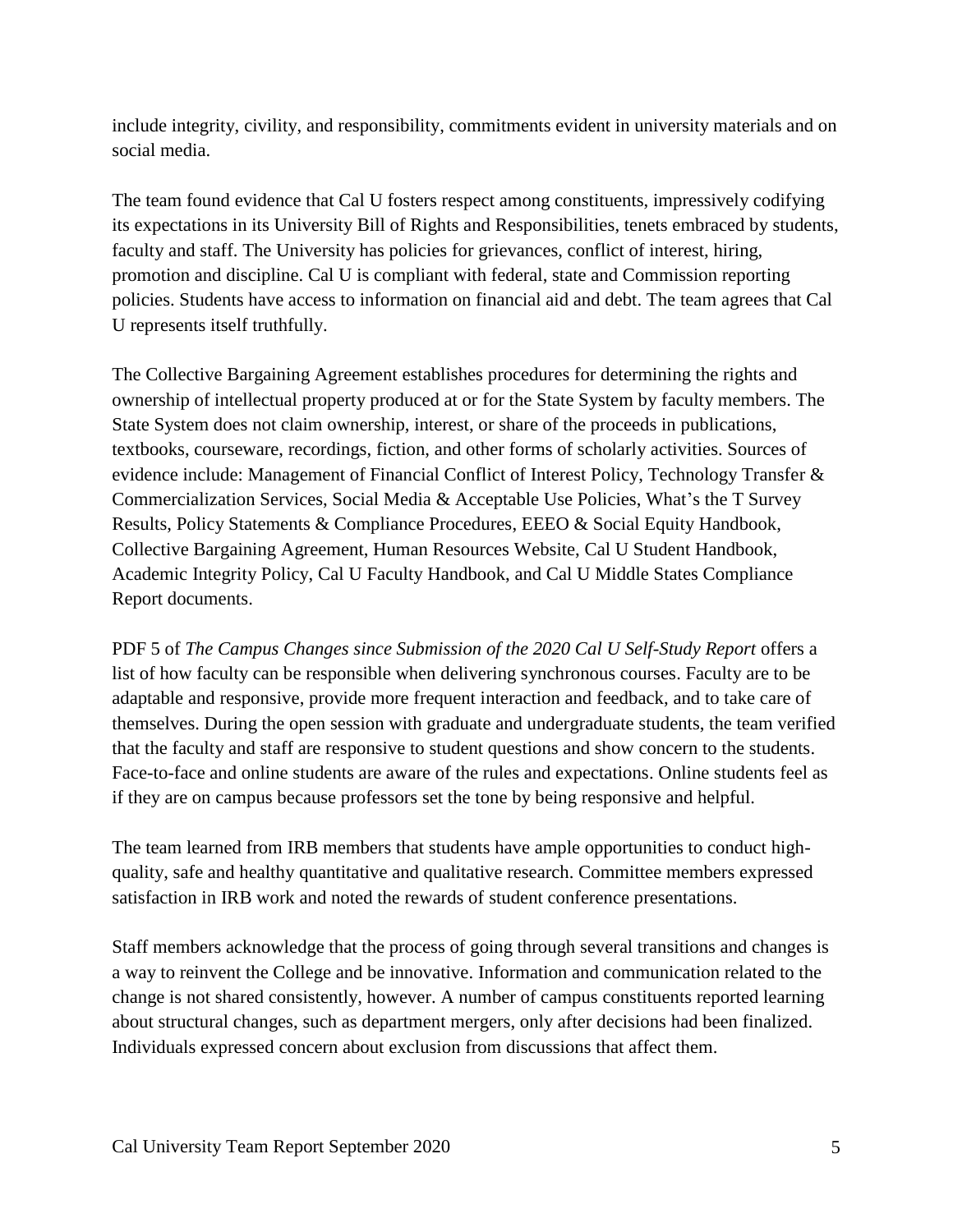Many campus resource staff have multiple roles and titles. While this results in intentional collaboration and partnership supporting student research, advocacy, and engagement, the need to wear many hats also leads to burnout and missed opportunities. Campus resource representatives report that they do their best to keep programs going and ensure that students can be their best on and off campus.

Strategic Plan Goal 3 (Diversity and Inclusiveness) is a priority at Cal U, as evidenced by review of "What's the T" survey results, HEDS Diversity & Equity Campus Climate Survey, Fact Book, the 2015-2020 University Mission & Strategic Plan, and discussions with Title IX/Social Equity and Campus Resource representatives. Programs such as Human Aspect of Immigration, Life after War, National Human Rights Day, Intersectionality, and Women in Leadership provide an opportunity for campus members to learn about diverse backgrounds, ideas, and perspectives.

Survey results and conversations on campus reveal variations in the perception of campus climate by race, ethnicity, status, political identity, gender, and sexual orientation, with persons of color, faculty, and liberal voices least positive about the campus climate. The survey revealed similar variation in perceptions of institutional support, insensitive or disparaging remarks, and perceptions of discrimination or harassment. Faculty indicated less transparency than desired about the data in the HEDS report, urging greater dissemination and discussion. Concern also exists about retaining and mentoring faculty and staff who have "less positive views" of their Cal U experience. For students with less positive views, Student Affairs, the Honors program, and Student Government Association offer support and opportunities for dialogue.

Cal U has responded in ongoing ways. The Universal Diversity Committee is the first of many steps to address the diversity and equity climate. Cal U actively recruits qualified candidates in underrepresented racial and ethnic groups, females, individuals with disabilities, and veterans. The University uses professional development certificates in the tenure and promotion process. It has increased community listening sessions to engage students and staff in conversations on current events. The campus food pantry was moved to help support students living in off-campus housing. Cal U strives to provide access to health, beauty and personal products sought by students of color, although acknowledges a general lack of these products in town. The American Democracy Project, responses to NSSE data, and collaboration between student affairs and student organizations create opportunities to explore co-curricular and extra-curricular opportunities.

Cal U has a well-developed, clearly documented, and impartial grievance policy to address complaints from students, faculty, or staff. The team verified the breadth and fairness of policies and procedures found in the Verification of Student Identity Policy, Statement of Hazing Policy, The University Housing Resident Handbook, AFSCME CBA, Graduate Catalog, Appealing the Effective Date of Drops and Withdrawals, SAP Appeal Form, Academic Standing Policy,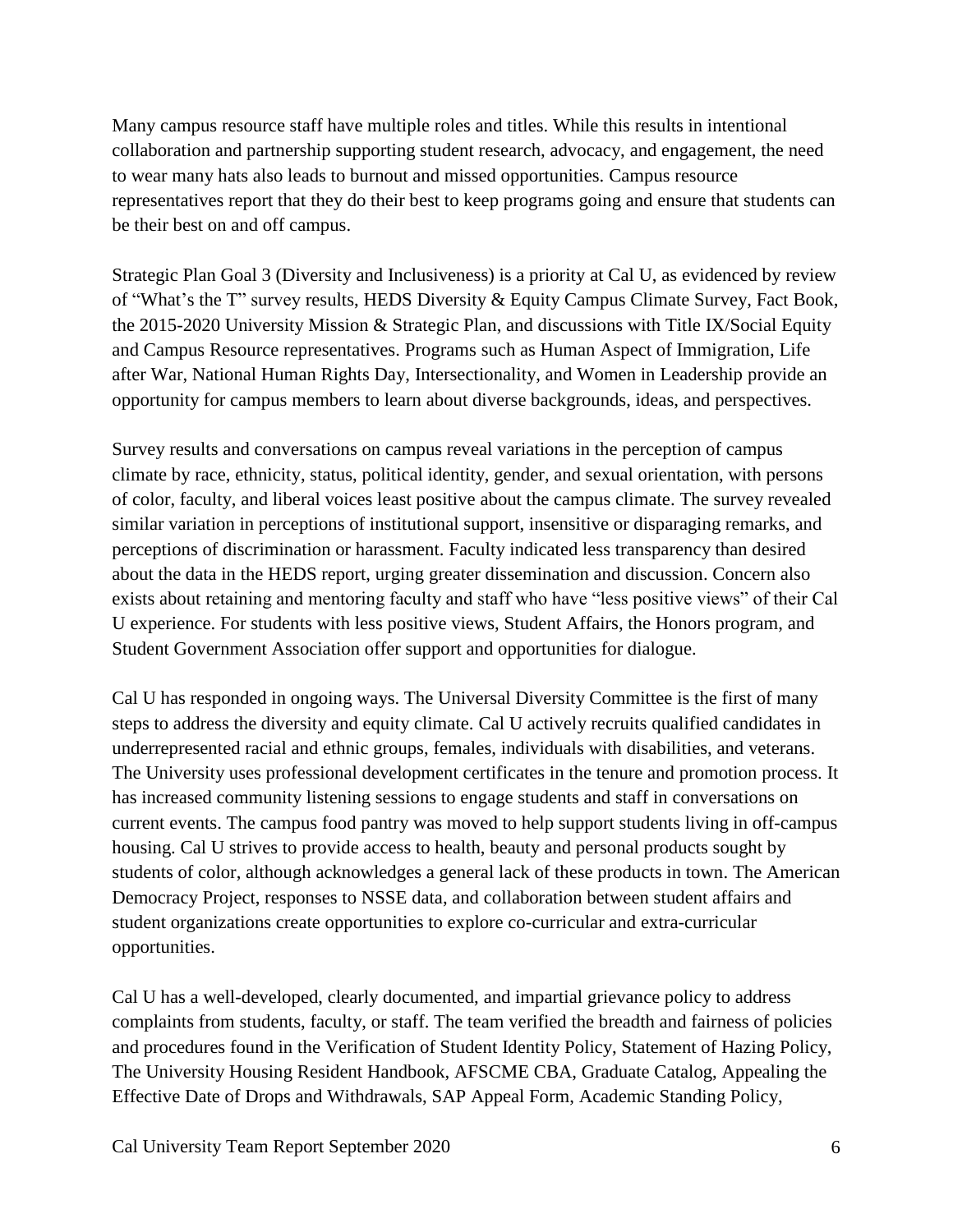Reporting Discrimination, Harassment, Violence Procedure, Online Students Complaint Process, Filing a Complaint Process, Student Rights and Responsibilities, Discrimination Complaint Form, Title IX Policy, EEEO and Social Equity Policy, and Meditation Services and Conflict Resolution. Students and staff who participate in the Student Conduct process are aware of their roles and responsibilities in addressing complaints or grievances.

The team learned of student interest in including information on policies and procedures in firstyear seminars for incoming and transfer students. There is support for using Starfish to make referrals, with interest in a stronger feedback loop. A number of community members cited mental health as an issue, with urgency to hire another mental health counselor and provide training for staff and faculty.

The team verified that Athletics uses ARMS software to track compliance with eligibility and other athletics regulations. Internal communication within athletics is strong. Campus Resource representatives verified that Cal U's policies and procedures are disseminated through trainings, guest lectures, emails, and flyers.

Cal U avoids conflict of interest or the appearance of such conflict in activities and among constituents. The Right to Know Act, Commonwealth of Pennsylvania Procurement Codes, PASSHE Expenditures of Public Funds, PASSHE Procedure Standard 2016-2022, Management of Financial Conflict of Interest rules, PASSHE Conflict of Interest policy, State Ethics Commission Statement of Financial Interests, Cal U Conflict of Interest Policy, and Pennsylvania Public Official and Public Employee Ethics Act are clear. The purposes, definitions, standards, scopes, and procedures are laid out for all to understand.

The team learned during its visit that campus members have concern about information provided, including its volume, transparency, level of detail, and trustworthiness. This sentiment was shared by staff, faculty, students, and community members in some form throughout the visit. The team recognizes that in instances involving major changes directed by PASSHE, Cal U administrators may themselves be in the dark until shortly before an announcement is made.

Cal U avoids conflict of interest or the appearance of such conflict in all activities and among all constituents. It adheres to provisions of the Right to Know Act, Pennsylvania procurement codes and ethics act, State Ethics Commission rules (financial interests, conflict of interest), PASSHE rules (expenditures of public funds, procedure standards, conflict of interest policy) and Cal U codes on conflict of interest and other ethics rules.

Cal U follows fair practices in the hiring, evaluation, promotion, discipline and separation of employees. The Guide to Faculty Searches demonstrates that there is a commitment to justice and equal opportunity.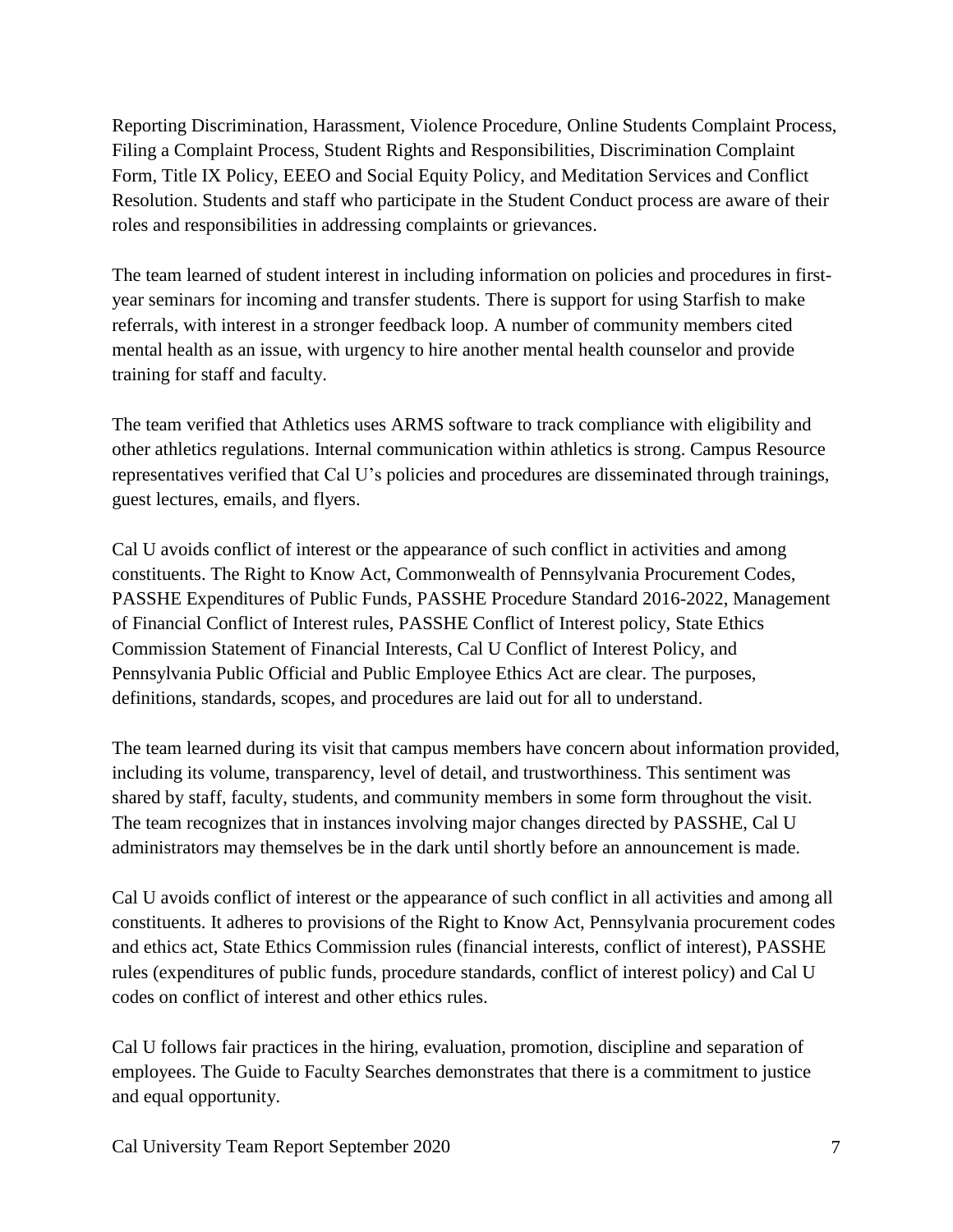Cal U promotes affordability and accessibility as documented in online financial aid resources and consumer information, including IPEDS data, Lend EDU information and course registration materials. Team interviews suggest that students understand funding sources and options, value received for cost, debt options, and how to contact the financial aid office.

Cal U complies with applicable federal, state, and MSCHE reporting policies, regulations and requirements. Ample information provided allowed the team to assess Cal U's compliance with MSCHE Requirements of Affiliation. The University reports four-year and six-year graduation and retention rates on its website: [https://www.calu.edu/calu-difference/graduation-rates.aspx.](about:blank) Other data are reported in the Middles States Compliance Report, Gender-Based Sexual Misconduct Title IX Policy, Policy for Student-funded Research, Hazard Communication Plan, and Hazardous Material Handling, Storage, and Disposal Program. The Threat Response and Intervention team and the Environmental Health Office plan for and monitor business continuity, and continue to guide the campus through the COVID pandemic.

## **Collegial Advice**

The team provides non-binding suggestions for improvement:

- Make accessible the documentation for evaluation, promotion, discipline and separation of employees.
- Provide trainings for professional and faculty advisers to ensure that they understand SAP and the different funding sources. Consider creating a page for parents on the financial aid website.
- Work with students and the business community to address the limited menu of products and services for Black students. Maintain momentum and conversations on institutional racism.
- Develop practices and a culture of regular consultation with campus constituents. Incorporate views from staff, perhaps through a staff caucus, in University matters.

## **Team Recommendation(s):** none

## **Requirement(s):** none

## **Recognition of Accomplishments, Progress, or Exemplary/Innovative Practices**

The team recognizes three Cal U efforts for exemplary practice:

- Listening Circle on racial inequality and Black Lives Matter
- U.S. Department of Education grant for students' childcare
- Appreciative Advising model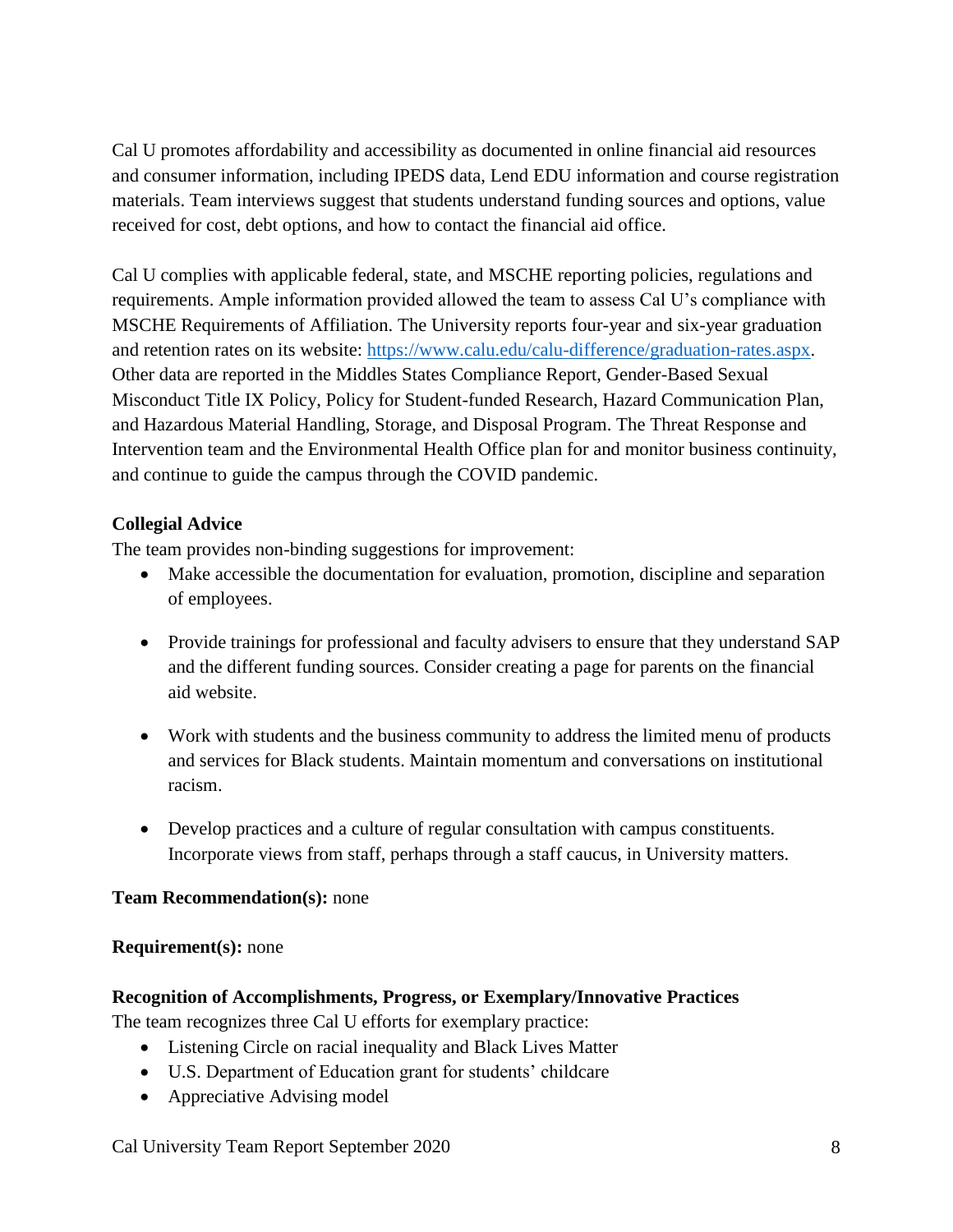# **Standard III: Design and Delivery of the Student Learning Experience**

**An institution provides students with learning experiences that are characterized by rigor and coherence of all program, certificate, and degree levels, regardless of instructional modality. All learning experiences, regardless of modality, program pace/schedule, and setting are consistent with higher education expectations.**

In the team's judgment, the institution appears to meet this standard.

Based on a review of the Self-Study report, evidence, and interviews with campus constituencies to validate and verify compliance during the on-site evaluation visit, the team draws the following conclusions relative to this standard.

#### **Summary of Findings**

Cal U provides evidence indicating that it provides students with learning experiences at the undergraduate and graduate level and in both face-to-face and online modalities that are of rigor consistent with higher education expectations. Academic programming is vetted and approved through a rigorous shared governance process (Curriculum Approval Process). PASSHE policy requires the institution to adhere to strict credit hour guidelines. Further, the rigor of 53 percent of the majors is assured by their accreditations.

The institution provides evidence that the faculty is highly qualified and of sufficient size to deliver its programming. Institutional support mechanisms such as the Teaching and Learning Center and the Faculty Professional Development Center are available to support faculty work. The virtual visit revealed much appreciation for these two entities, especially as the community adjusted to teaching online as a result of the pandemic. Faculty are recruited and evaluated through rigorous processes codified by the collective bargaining agreement. Faculty are required to undergo training to teach in the Global Online program. The academic deans support their faculty in their growth and faculty are mentored in support of their success.

Clear degree requirements are provided to students in a variety of formats. Students can track progress through technological supports such as DegreeWorks. The institution acknowledges declining retention and completion rates of its student body, attributed to changes in admissions standards. Cal U also acknowledges lower satisfaction with advising. It has put in place training programs for faculty advisors and has developed the advising syllabus. The institution uses Starfish, an early alert system, to support student success. Faculty and staff have used Starfish tools through the pandemic and pivot to remote learning. Students express appreciation for faculty and staff concern for student wellbeing.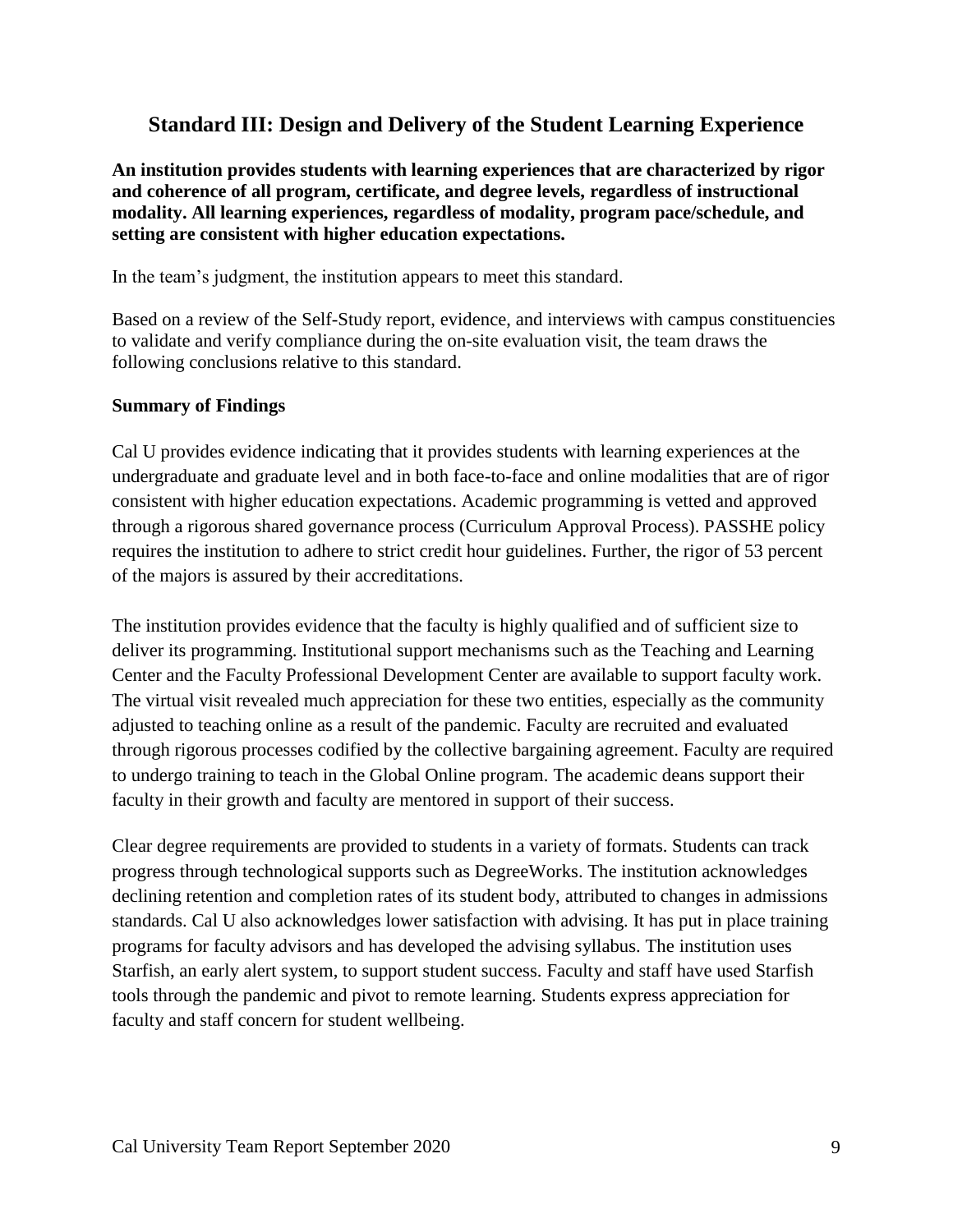Additional resources to support learning opportunities and student success include institutional support for undergraduate research, tutoring, study abroad, the library, and the Honors Program. These are all of reasonable quality consistent with higher education expectations.

The general education program has clear learning outcomes that are integrated with program outcomes. An assessment plan is in place for general education although it does not enjoy robust and consistent participation among its faculty. Cal U established the General Education Assessment Committee to strengthen assessment of the program and to recommend changes based upon assessment results. The GEAC plans several strategies for enhancing faculty participation. During its visit, the team learned that administrative support for developing and maintaining a robust general education program would accelerate and enhance this work.

Although undergraduate enrollment remains a concern, Cal U is enjoying enrollment growth in its graduate programming. Policies pertaining to graduate faculty status and library resources support this success. Reorganization has led to some confusion about who is responsible for what and graduate coordinators raise concerns about adequate marketing, customer service for students, and the lack of release time from teaching to manage these concerns.

The assessment of student learning outcomes and program alignment with institutional priorities, the institution's mission and its strategic plan have been strengthened and institutionalized by adding key staffing to the Provost's office. As a critical component of assessment, Cal U uses technology to periodically assess the state of assessment practices. Periodic five-year program reviews are reported to PASSHE. The institution is currently reviewing programs using the Dickeson model to aid in its decision-making as it faces enrollment and fiscal challenges.

#### **Collegial Advice**

The team provides a non-binding suggestion for improvement:

• Cal U is in the early stages of developing a comprehensive general education assessment plan to ensure continuous improvement as the needs of students evolve. To maintain progress, the team suggests enhancing resources and communications, particularly about the vital importance of the general education program.

#### **Team Recommendation(s):** none

#### **Requirement(s):** none

#### **Recognition of Accomplishments, Progress, or Exemplary/Innovative Practices**

• Cal U faculty expressed great appreciation for the Teaching and Learning Center and the Faculty Professional Development Center, which were instrumental in helping the community adjust to teaching online as a result of the pandemic.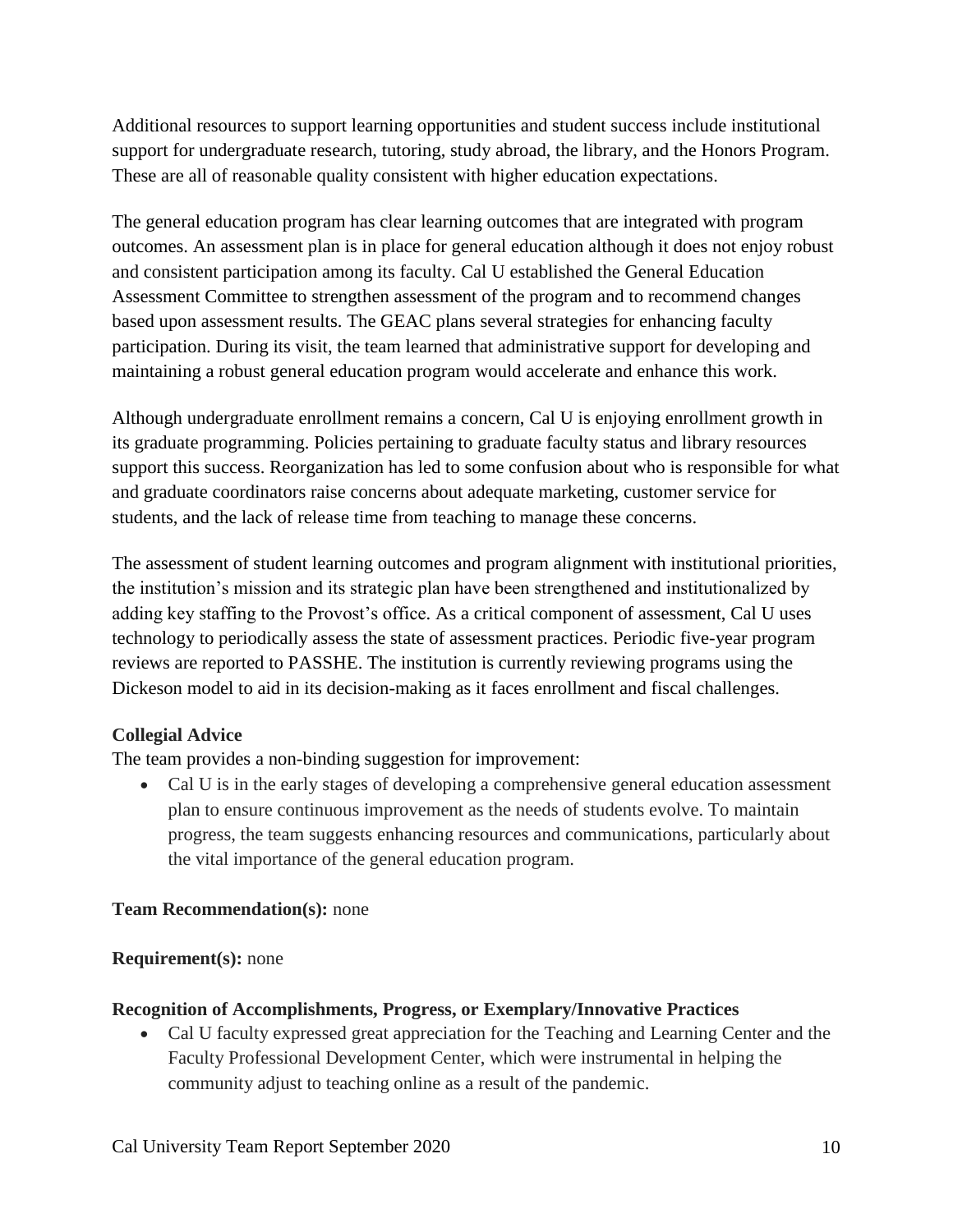• The university has made substantial progress in developing a culture of assessment even amidst much uncertainty related to reorganization, the proposed integration with other PASSHE schools, and the need to pivot to remote teaching and learning during the pandemic emergency.

# **Standard IV: Support of the Student Experience**

**Across all educational experiences, settings, levels, and instructional modalities, the institution recruits and admits students whose interests, abilities, experiences, and goals are congruent with its mission and educational offerings. The institution commits to student retention, persistence, completion, and success through a coherent and effective support system sustained by qualified professionals, which enhances the quality of the learning environment, contributes to the educational experience, and fosters student success.**

In the team's judgment, the institution appears to meet this standard.

Based on a review of the of the Self-Study report, evidence, and interviews with campus constituencies to validate and verify compliance during the on-site evaluation visit, the team draws the following conclusions relative to this standard.

#### **Summary of Findings**

The team was impressed by the quality, devotion and collaboration of staff and faculty, many of whom wear multiple hats to help students succeed. Cal U is exceptionally focused on student outcomes.

Cal U has recruitment, admissions, and financial aid policies and practices that meet contemporary standards for the profession. The materials on the websites are informative and help to facilitate student applications. Procedures for applying are effective and ethical.

Overall enrollment has fallen steadily from a peak enrollment in 2011 and projections forecast continued decline, including online students. This puts pressure on auxiliary services including housing, residence life, and dining. There has been a decline in the number of prospects who choose to visit the campus for a tour or Open House, which correlates with the number of admitted students who decide to enroll.

Corollary to enrollment declines are significant reductions in non-faculty staff by over 22 percent, with further reductions forecast under PASSHE reorganization proposals. Staff and faculty reported workload pressures and low morale, evident also in virtual meetings and open sessions.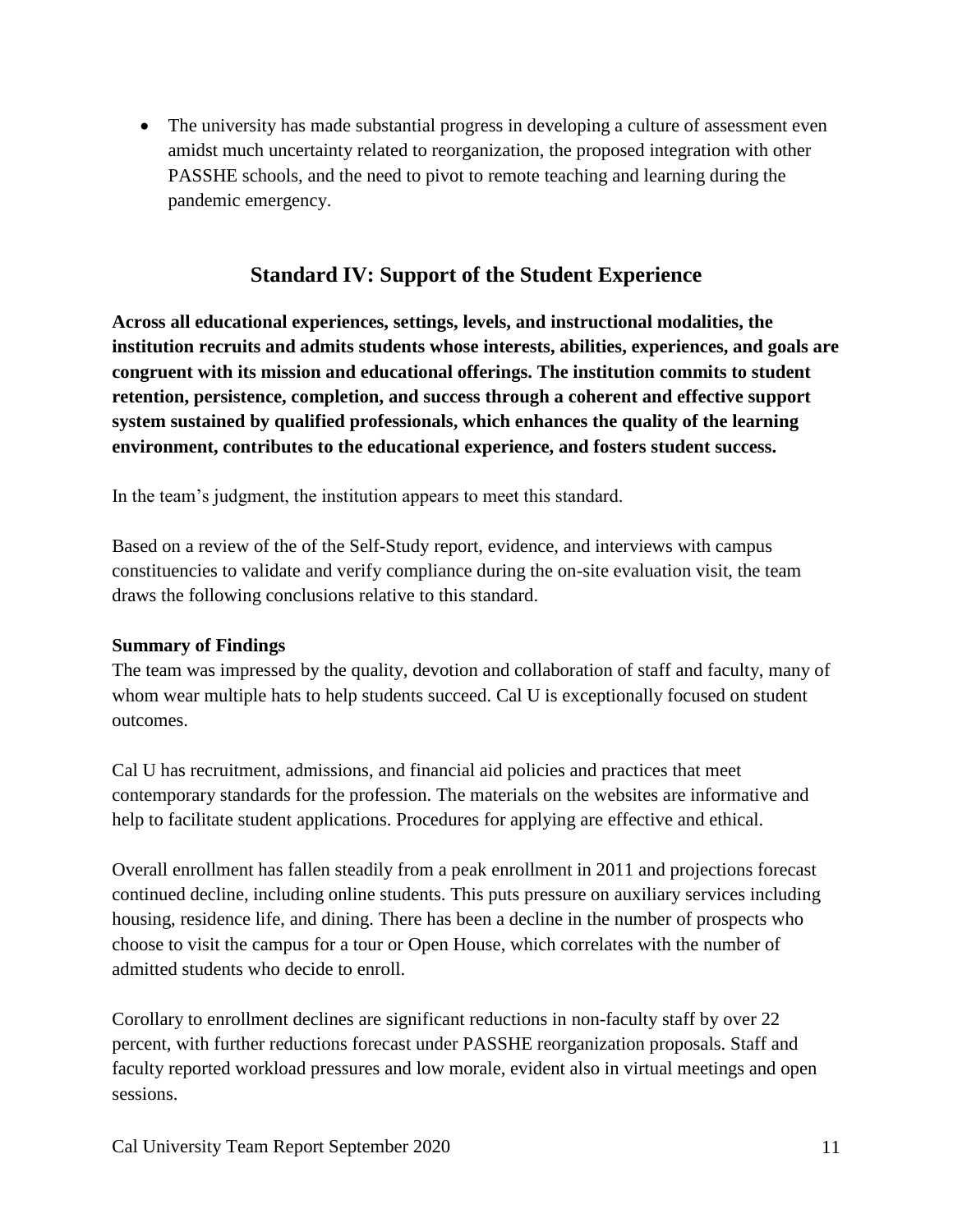Policies and procedures regarding the transfer of credit from other institutions and for qualifying Prior Learning Assessments are in keeping with acceptable practices across higher education. Qualifying life experiences are appropriately assessed through the review of experiential learning portfolios by designated faculty. The Prior Learning Certificate program considers industryrecognized credentials that are pre-approved by the student's academic department.

Cal U has multiple student support programs and services to enhance the likelihood of student success. The Probationary Assistance (PASS) program, for example, is designed to assist students who were readmitted after a dismissal or for those who are on probation. At-risk students are required to visit the Success Center weekly and are encouraged to attend elective workshops. These efforts seem to be successful, as evidenced by retention rates for students who are motivated to attend the workshops. In light of declining four- and six-year graduation rates of 36.7% and 50%, respectively, the team concurs with the Self-Study report's call for a systems audit of the Office of Academic Success to enhance student persistence to the degree.

The Enrollment and Recruitment Plan notes that "recruiting non-white minority faculty and staff …will be crucial to retain and support the diverse student body." The team notes the challenges of attaining this goal in light of reductions in personnel.

Cal U is developing the Vulcan Learning Commons to combine the learning centers for reading, writing and STEM support. It collaborates to create online study groups in response to significant increase in requests for tutoring from online students. Cal U is implementing Appreciative Advising to assist students and engage more faculty in the advising process.

FERPA policies seem appropriate. The team concurs with the need identified in the admissions documentation for additional training to ensure appropriate oversight of personally identifiable information.

Cal U has reformed the timing and programming for New Student Orientation to address yield and retention concerns. The number of service hours logged through the Center for Volunteer Programs and Service Learning program is impressive. The breadth of student programs and organizations provides ample opportunities for student participation. Student Life and Services provides robust and diverse programs and support. Leadership programs are exemplary.

Utilizing the framework provided by the Council for the Advancement of Standards in the development and assessment of programs is a contemporary best practice. Staff are well-versed on assessment practices. Implementing the CAS Self-Assessment Guide for Recreational Sports was an important step, and the five-year program review and action plan is an important component in the assessment process.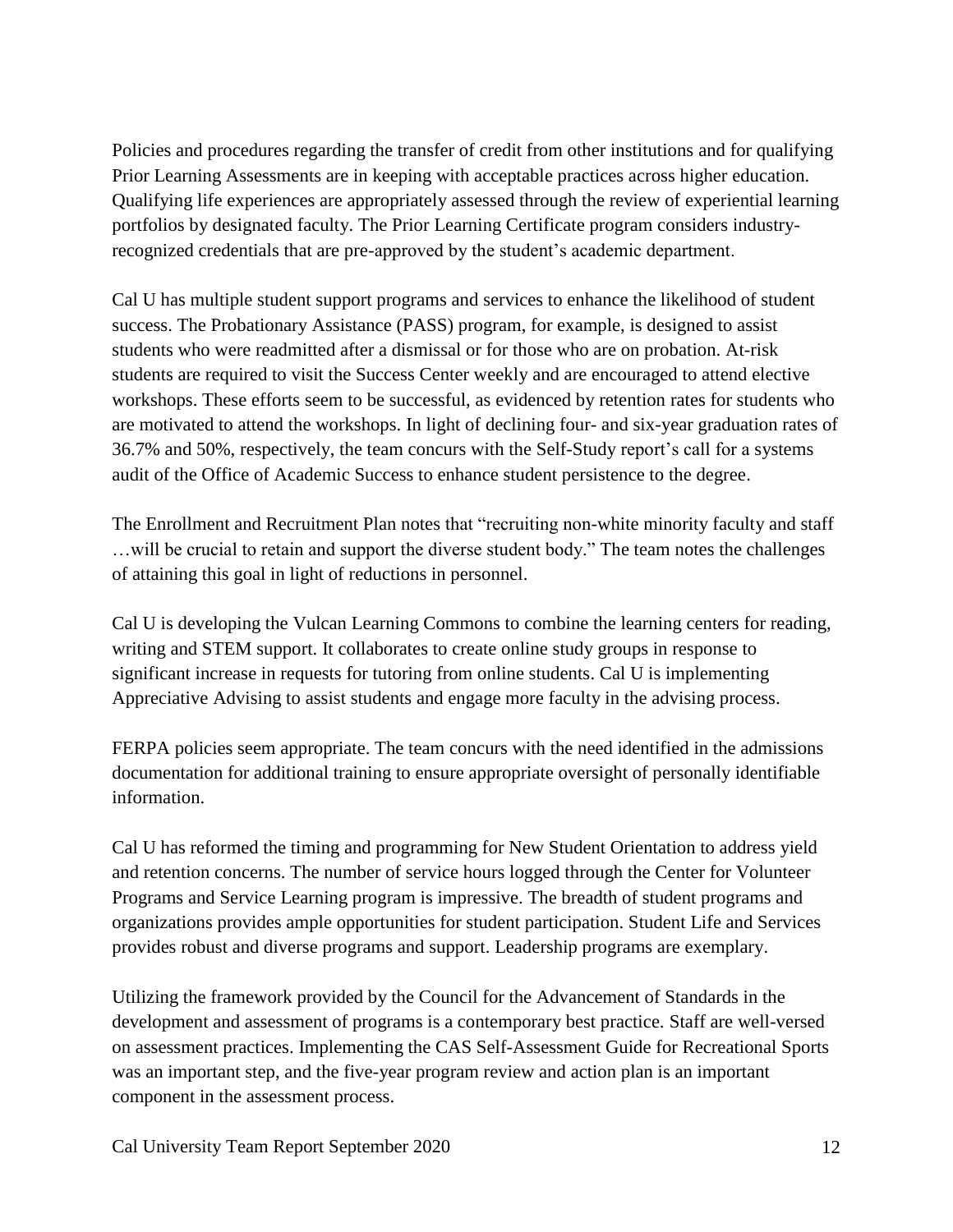The Counseling Center has seen an increase in student visits. Staff members are stretched to meet needs, especially at peak times throughout the academic year. The visiting team concurs with Cal U's interest in reactivating a search for a full-time psychologist and developing service partnerships with a community-based Social Work Clinic to be housed on campus.

Student Wellness offers a comprehensive approach to serving students in a holistic fashion. Hiring a Director of Student Wellness Support Services demonstrates a significant institutional commitment to addressing the multiple challenges students face.

The Athletics staff with whom the visiting team met are dedicated professionals committed to the personal success of student-athletes. Athletics has recently instituted a cloud-based software program to help coaches, athletics staff, and student-athletes monitor class attendance, academic progress, and compliance. Particularly in conjunction with Starfish tools, Athletics has good capacity to help student athletes persist to their degree.

In summer 2020, Cal U implemented Consolidated Administrative Assessment Committees. It is too early to know how the reorganization will affect assessment practices and outcomes in student affairs.

### **Collegial Advice**

The team provides the following non-binding suggestions for improvement:

- The team suggests that Cal U review its priorities and staffing models in light of the "multiple hats" worn by many personnel.
- The team encourages Cal U to employ creative initiatives to enhance its applicant pool and bolster institutional vitality. Cal U may want to focus fundraising/development efforts on student scholarship to increase investment in institutional aid and scholarships to strengthen yield. Cal U may also want to offer Zoom and social media platforms for prospective and accepted students to connect and create community prior to enrollment.
- Consistent with Cal U's priority to map out-of-classroom experiences, the University may want to consider development of a co-curricular e-portfolio and transcript for students.
- Cal U may wish to consider requiring students on probation to attend a specified number of Success Center workshops. The team also suggests gathering robust data on the link between early impact practices, such as educational plans developed in a student's first semester, and persistence rates.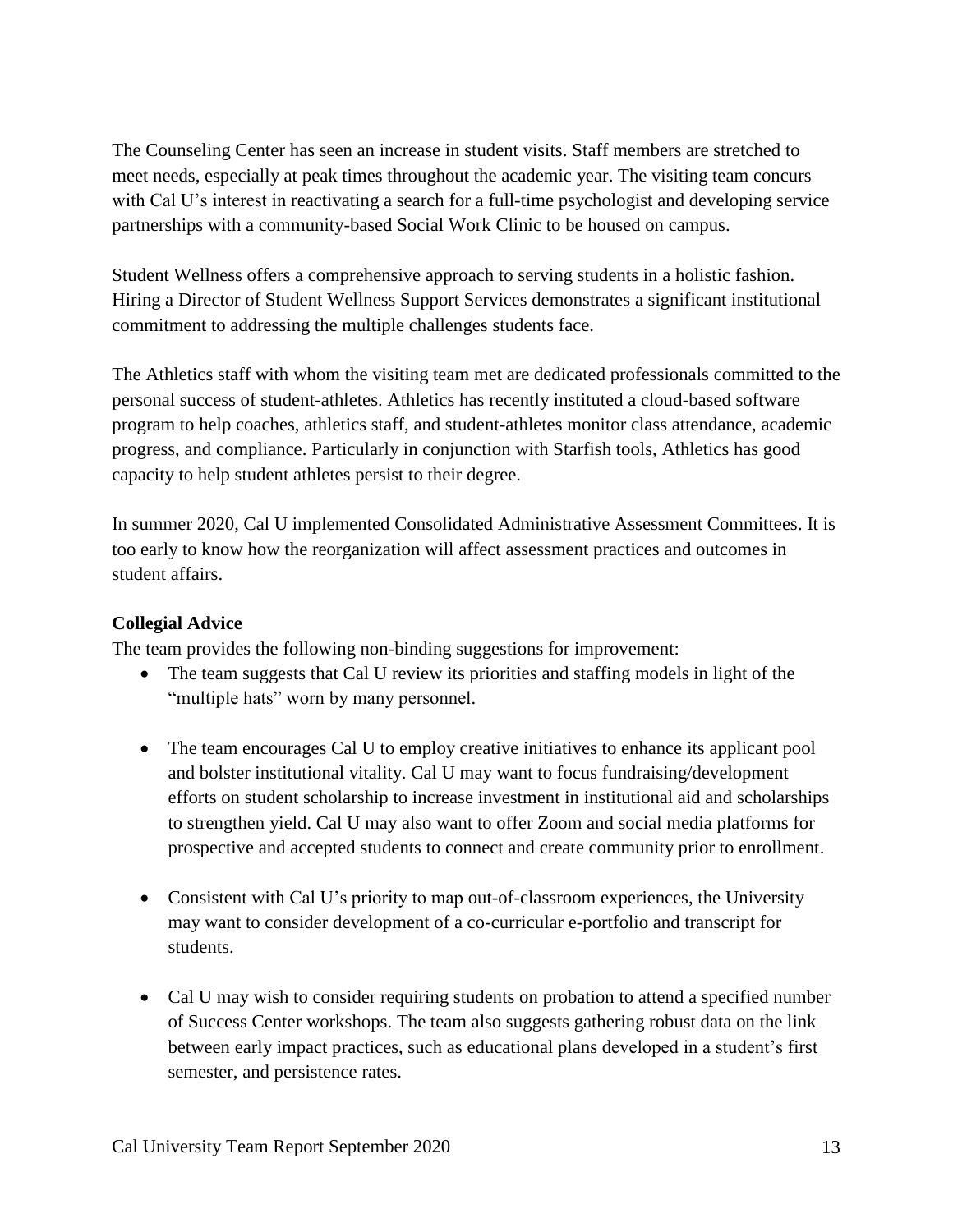#### **Recommendations**

 The institution should provide further evidence of improvement of key indicators of student success, including retention and graduation rates.

### **Standard V: Educational Effectiveness Assessment**

**Assessment of student learning and achievement demonstrates that the institution's students have accomplished educational goals consistent with their programs of study, degree level, the institution's mission, and appropriate expectations for institutions of higher education.**

In the team's judgment, the institution appears to meet this standard.

Based on a review of the of the Self-Study report, evidence, and interviews with campus constituencies to validate and verify compliance during the on-site evaluation visit, the team draws the following conclusions relative to this standard.

#### **Summary of Findings**

There is convincing evidence that demonstrates that Cal U's current assessment efforts meet the criteria of Standard V. While the Self-Study acknowledges that this is an ongoing and evolving culture, a number of systemic processes are now in place to ensure academic decision-making aligns with student learning outcome data.

All significant units of Cal U are involved with collecting and analyzing data points in support of overall goals and mission of the institution. Efforts to assess student learning outcomes include direct assessment of skills through writing, problem sets, exams, and portfolio evaluation as well as indirect measures such as survey results, grades, and measures of academic progress.

A well-developed Academic Program Assessment process appears to be in place. The institutional effectiveness leadership team developed a systemic, meaningful, useful, and efficient assessment process based on the Nicholson model of outcomes assessment. This fosters continuity of process and familiarity by users in academic and support units shaping the student experience. The Director for Institutional Effectiveness and the Associate Provost for Assessment and Accreditation collaborated widely on program development. Faculty and staff had the opportunity to assist with evaluating assessment management systems (Watermark / Livetext, SPOL, Nuventive / TracDat) and a consensus decision was made to utilize Nuventive.

Assessment of student learning is clearly faculty-owned and faculty-driven. A core set of faculty and administration are assessment-savvy, embrace the value of assessment, and work with others across Cal U to develop assessment activities and solidify a culture of assessment. The system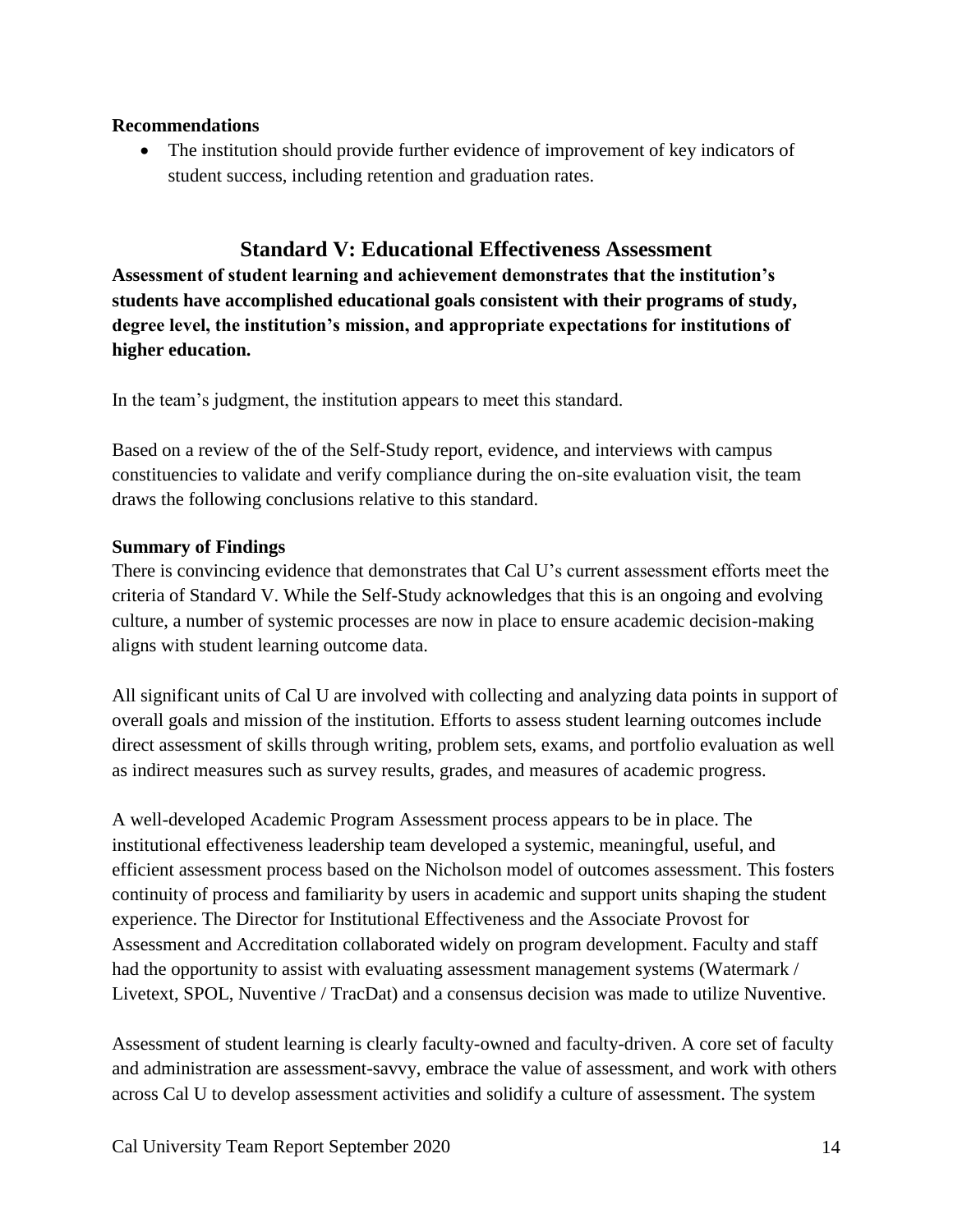encourages self-reflection among participants and strives for continuous improvement. Program assessment coordinators provide leadership to implement meaningful, useful, and efficient program-level assessment.

The Institutional Research, Planning, and Effectiveness office supports and reinforces implementation and documentation of improvement activities identified in assessment action plans. Feedback on the assessment process is provided through consultations as well as training and just-in-time aid.

The University's Institutional Effectiveness website provides assessment policies, procedures, resources, timelines, and a university-wide assessment model for strategic, academic, student affairs, and administrative areas. Resources include step-by-step procedures for completing each component of assessment plans, reports with exemplars from other universities, assessment guidebooks for academic and administrative units, and helpful assessment resources and links. These initiatives have occurred with the goal of constituting a comprehensive, useful and cost effective/efficient assessment system.

Two new associate dean positions created in the merged undergraduate colleges led to progress on two opportunities for improvement and innovation. First, this personnel enhancement better ensures that the General Education outcomes are more effectively communicated throughout the university and are widely used for institutional planning. Second, the associate deans work with the recently integrated Institutional Research, Planning, and Effectiveness office to support and reinforce implementation and documentation of improvement activities identified in assessment action plans.

The annual assessment participation rate for academic programs was 90% for the 2019-20 annual assessment cycle, up 15% from the 2018-19 cycle. This increase occurred despite additional pressures on Cal U faculty stemming from the spring mid-semester lockdown due to the COVID-19 pandemic.

As of June 30, 2020, the participation rate of the initial (2019-20) cycle of the revised PASSHE program review process was 87 percent for the 15 academic program majors scheduled for review. A "Program Review Assessment Survey" was administered to participants (program coordinators, primary and secondary reviewers, and deans) in the program review process. Survey results led to elimination of a performance area and several performance criteria and improvements to the program review template and program review process. Survey responses also led to technical fixes on the program review template and inclusion of "Strategic Action Plan Funding Request" applications to the non-accredited and accredited program review templates.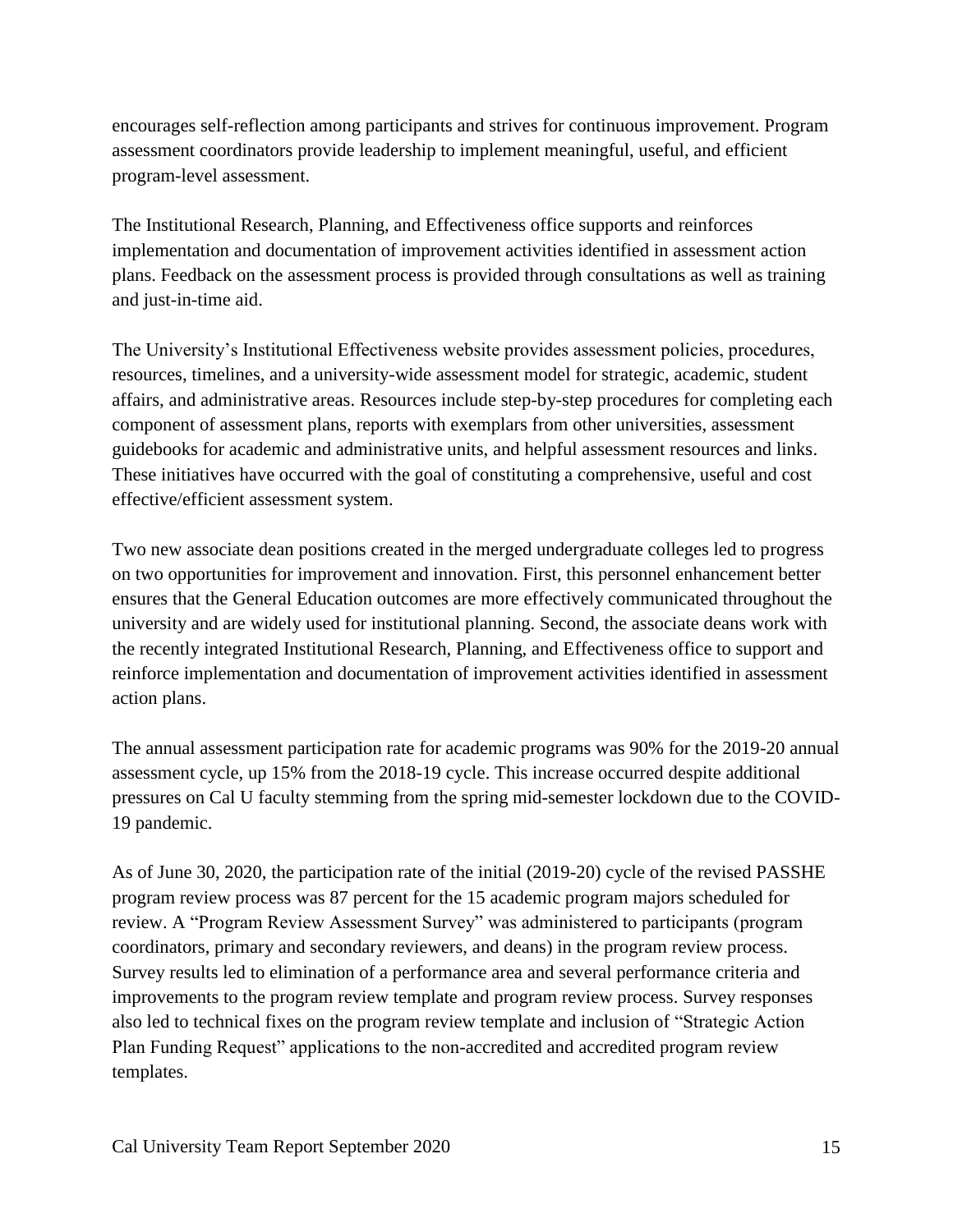### **Collegial Advice**

The team provides the following non-binding suggestions for improvement:

- Develop a funding model to further build and institutionalize assessment practices and solidify a culture of assessment. This includes applying assessment findings to improve educational effectiveness, align planning and budgeting, and improve key indicators of student success
- Provide more resources to support assessment at both general education and program levels
- Invite experts from outside of the institution to conduct academic program reviews at the five-year mark.

#### **Recommendations:** none

#### **Requirements:** none

# **Standard VI: Planning, Resources, and Institutional Improvement**

**The institution's planning processes, resources, and structures are aligned with each other and are sufficient to fulfill its mission and goals, to continuously assess and improve its programs and services, and to respond effectively to opportunities and challenges.**

In the team's judgment, the institution does not appear to meet this standard.

Based on a review of the Self-Study report, evidence, and interviews with campus constituencies to validate and verify compliance during the on-site evaluation visit, the team draws the following conclusions relative to this standard.

#### General Findings

With awareness of significant plans for reorganization, including the merger of Cal U with one or more PASSHE schools in western Pennsylvania, the team assessed whether Cal U could stand on its own and institute improvements with current and projected human and financial resources. The team did not assess financial or other resource aspects of proposed PASSHE restructurings.

Although Cal U has processes and structures sufficient to fulfill its mission and goals, as outlined below, the team concluded that Cal U did not appear to have sufficient financial resources, including cash flow, to continuously deliver and improve its programs and services and respond effectively to opportunities and challenges.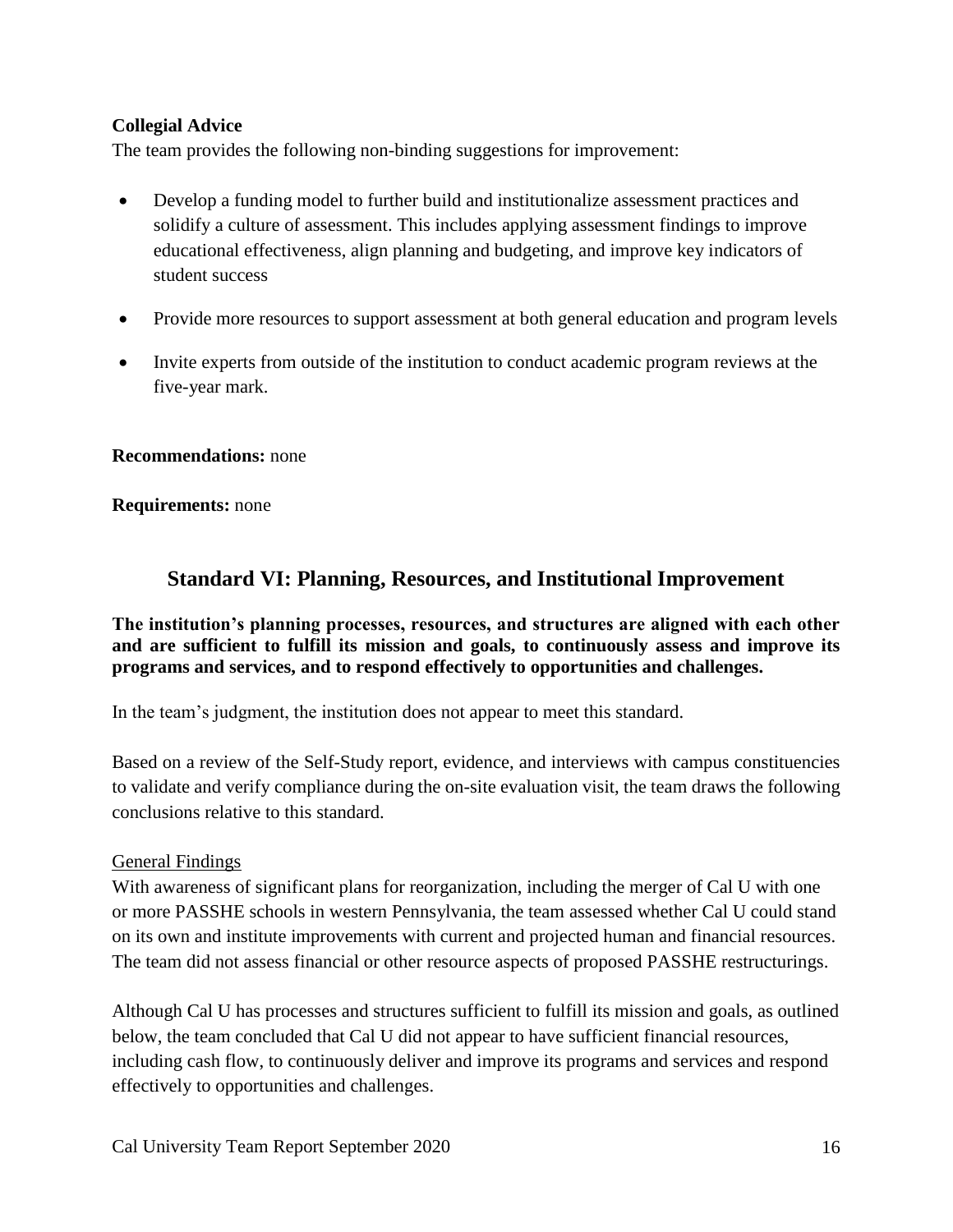After nearly a decade of enrollment and financial challenge, which resulted in substantial cutbacks and belt tightening, Cal U is clear about its central and urgent imperative to achieve sustainable operations and safeguard its remaining fund balance reserves (Sustainability Plan 2, pdf 15, Executive Summary). Cal U operates in an environment that significantly burdens its ability to address resource needs and sustainably deliver on its mission.

External pressure from state directives and reduced funding, the severe Covid-related challenges, and regional decline in the pool of graduating high school students have exacerbated the financial stress. These are compounded by PASSHE tuition policy reforms that will heighten competition within the system.

Cal U is aware of these dynamics and demonstrates determination to sustain the institution. With financial and operational expertise and focus, Cal U has invested in recruitment strategies, broadened its target markets, reorganized departments and divisions, reshaped academic offerings, moved aggressively into online learning, sharply cut back non-personnel expenditures, and reduced staff.

Enrollment has continued to drop, however, and financial metrics, notably the ability to generate sufficient resources to meet institutional needs, show fragility and remain a fundamental and ongoing concern. Cal U's Comprehensive Planning Narrative (CPN), provided to PASSHE in early September 2020, forecasts continued declines in enrollment and employment and projects annual operating deficits in coming years.

In making its determination on this standard, the team acknowledges the CPN's two-year plan for financial sustainability, described below. The team agrees that this level of reform is proportional to the magnitude of financial insecurity and thus is necessary to achieve financial sustainability. The team concludes that the need for such drastic action is itself evidence of insufficient financial resources to support operations and deliver on mission to the degree expected by students, faculty, staff, alumni, and state taxpayers.

## Specific Findings

1. **Finances**. Cal U has faced its financial challenges with determination and vigor. Over the past several years, the institution reduced spending by \$7 million. Despite these efforts, according to financial data provided by Cal U, the Total Unrestricted Fund Balance declined \$2.3 million in FY 2019 (from \$27.9 million to \$25.6 million) and by an additional \$2.3 million in FY 2020 (to \$23.3 million), an overall two year decline of 16 percent in unrestricted assets.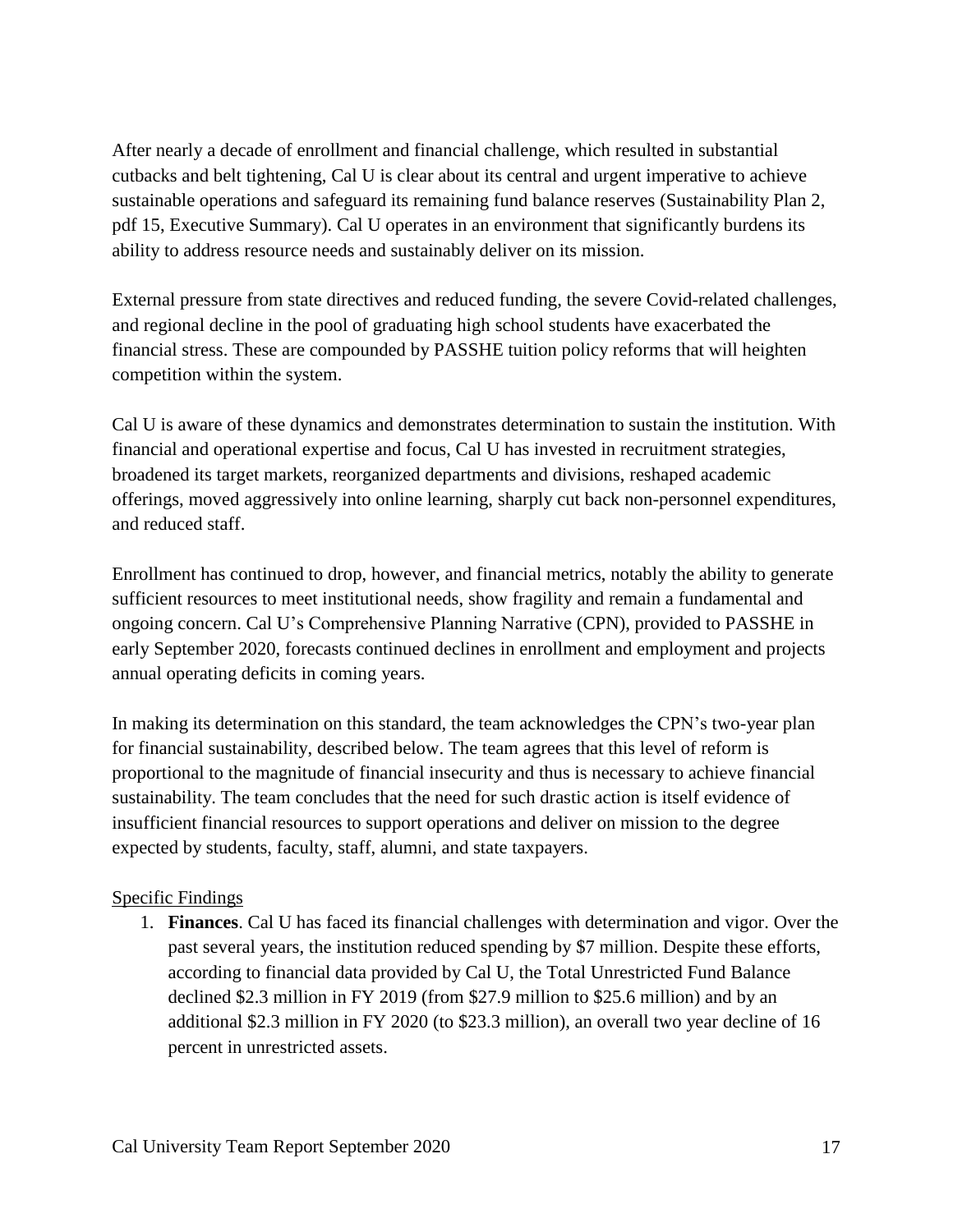Cal U's Comprehensive Planning Narrative (CPN, September 2020) outlines a two-year plan for financial sustainability, a time period dictated by PASSHE. The plan requires significant sacrifice and change. Specifically, the plan has three elements.

- i. "Rightsize"—reduce—faculty and staff ranks by 105 FTE (84 faculty and 21 staff). The magnitude of necessary contraction, which represents a reduction of 25 percent of the current workforce, is notable as it comes on top of a 13 percent reduction in FTE employment in the most recent three years, mostly borne by non-faculty staff.
- ii. Reduce academic offerings. Currently 30 undergraduate programs are under review for possible curtailment or elimination.
- iii. Establish and grow new programs in the next two to five years to meet market demand in the region and state. Among these are associate's programs in Unmanned Aerial Systems (drones) and Veterinary Technology; bachelor's programs in Veterinary Technology and Health Science; master's programs in Cybersecurity, Applied Mathematics, and Accountancy; and new doctoral programs in at the masters level; and doctoral programs in Health Science, Criminal Justice and Educational Leadership for Superintendents.

Cal U's most recent audit provided an unqualified opinion of the Cal U statements for the year ended June 30, 2019. The current forecast of the Unrestricted Budget shows total allfund losses of \$5.7 million for FY 2021, \$174,000 for FY 2022 and \$1.6 million for FY 2023. The significant loss for FY 2021 reflects lost revenue due to COVID-19 and the related impact on housing, meal plans and other auxiliary revenue sources.

- 2. **Strategic Planning**. Cal U's 2015-2020 Strategic Plan, "Charting Our Path," outlines five primary goals that pre-date the three goals of the 2020 CPN. Cal U has aligned its operations with these five goals. They are reflected in the overall Business Plans and Annual Reports and in Annual Action plans prepared by each division. The Strategic Plan Assessment Results indicate that as of the 2019 assessment period 54% of the goals of the plan were achieved (50 percent increase since 2017), 16% partially achieved (33 percent increase), and 30% not achieved (42 percent decrease). Alignment of goals and actions is strengthened by PASSHE requirements that institutions prepare an Annualized Five-Year Outlook on University Goals, which Cal U completed for AY 2019-20.
- 3. **Enrollment Management**. The Strategic Plan Assessment Snapshot prepared in fall of 2019 deems as a failure the Strategic Enrollment Plan developed in 2017 in consultation with Noel Levitz. The assessment indicated a 13 percent decline in enrollment over the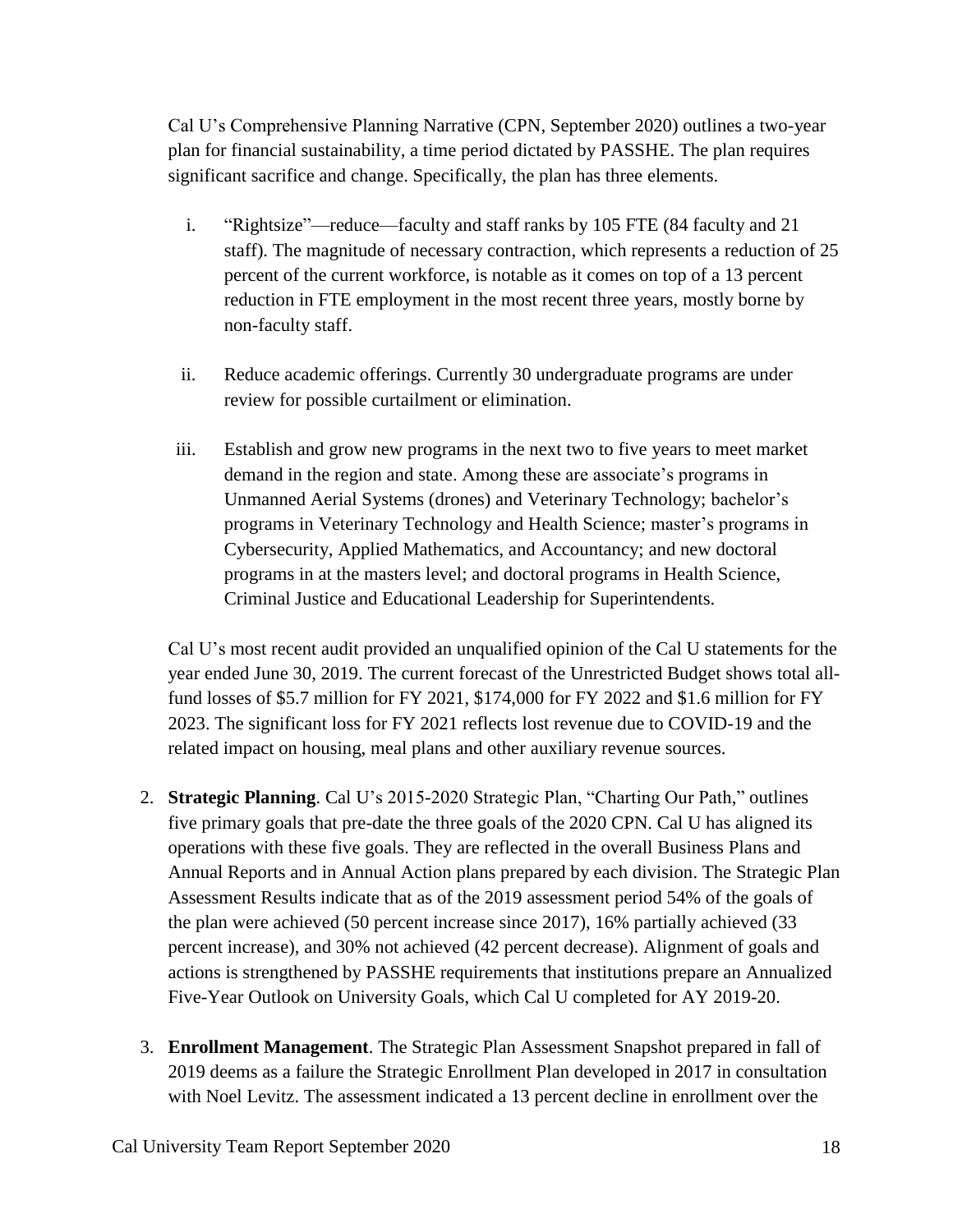past 5 years, 27 percent since 2010. (Note that information from the interviews and the Sustainability Plan prepared for PASSHE put the FTE enrollment decline since 2010 at 35 percent, 17 percent in the past five years.) Cal U appointed its first Vice President for Enrollment Management in March of 2019. Under the vice president's leadership, Cal U is developing a new strategic enrollment plan. Although undergraduate FTE continues to fall, enrollment showed an increase in graduate FTE for fall of 2020. The new vice president brings expertise to assist faculty with marketing plans for new or reorganized programs.

4. **Budget.** Cal U uses a zero-based budget approach for resource allocation, rendering budgets for the current and next two fiscal years. The two main budget drivers are tuition and fees (75 percent of revenues) and state appropriations (23 percent) with the remaining 2 percent from donations or sales. Technology and lab fees generate resources for systems maintenance and software. A Tech Fee committee allocates any remaining resources for technology projects aligned with strategic priorities.

From 2016 to 2019, Cal U and other PASSHE institutions received part of their state funding allocation based on outcome-driven performance indicators. This program was discontinued in 2019 when PASSHE rolled the final year of funding award—\$3.35 million for Cal U—into base funding for future years.

Cal U uses a state-developed Functional Cost Tool to evaluate courses, programs, departments, and academic program viability and finalize resource allocations. The tool, training for which is provided to bargaining unit leaders and others, also evaluates faculty workload, student credit hours, and direct and indirect cost for Cal U and other PASSHE institutions. The University Budget and Planning Committee, a cross functional team of administrators, faculty, staff and students, discusses budgeting generally, although not at a time in the budget process to influence outcomes. The University Strategic Assessment Committee prioritizes surplus funding for new initiatives.

5. **Community Engagement in Planning and Budgeting**. Cal U relies on a shared governance system established in May 2014 to enable campus stakeholder and community participation in in planning and budgeting. Successful instances of community engagement include the Strategic Enrollment Planning effort, which involved 60 members of the campus community, and the process organized by Institutional Research to collaboratively choose assessment tools. During the virtual visit campus community members, including those on the Budgeting and Planning Council, expressed concerns about the scope, transparency and opportunities for meaningful engagement in strategic and financial planning.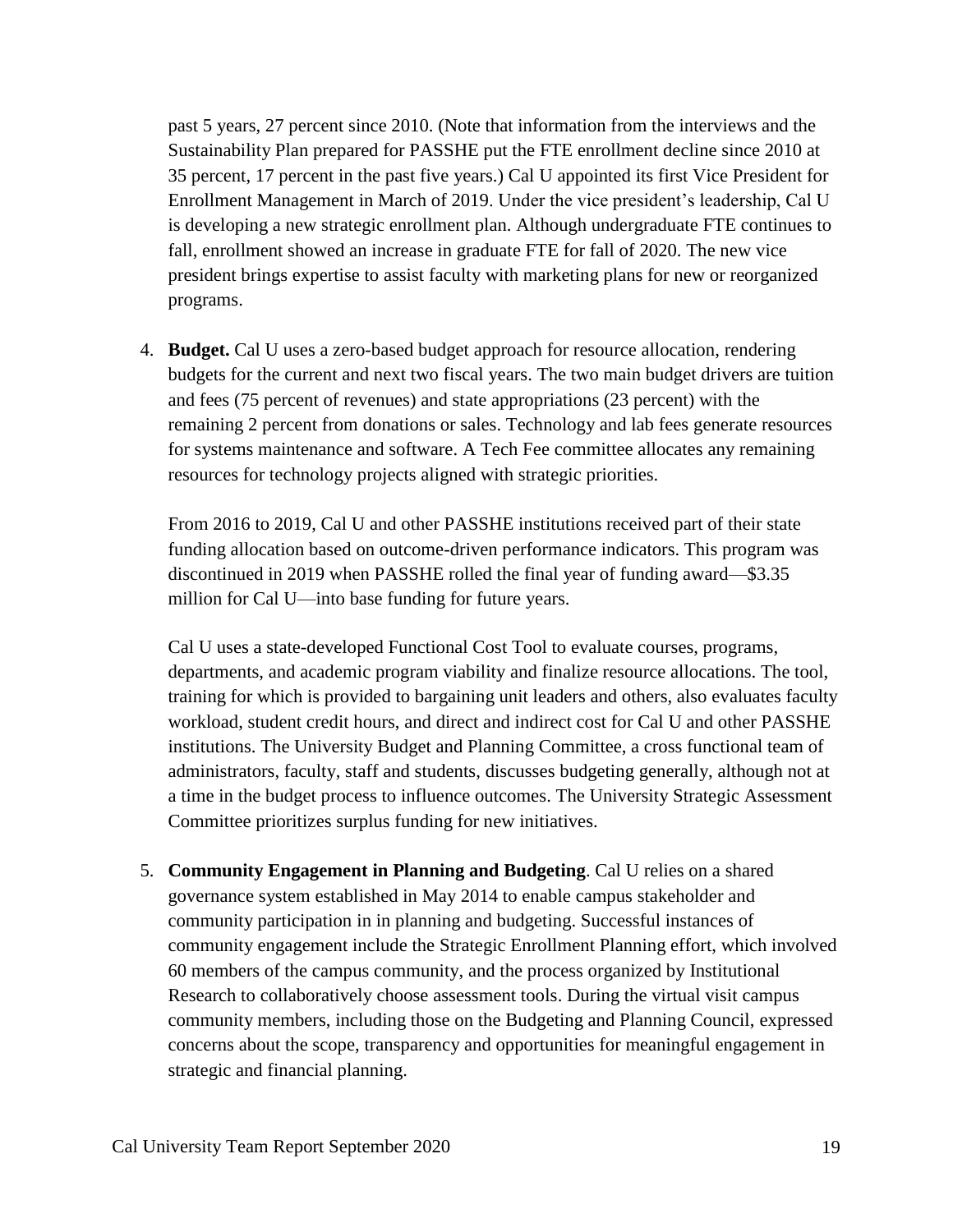6. **The Student Association, Incorporated (SAI).** SAI is a student-owned, student-run 501c3 legal entity. With the concurrence of the University President, the Student Congress and SAI Board of Directors determine the programs provided and an annual operating budget. The SAI manages several auxiliary enterprises of the institution, including Vulcan Village off-campus housing (rental income), fee-supported student activities and programs, and the University store. SAI coordinates and provides extracurricular programs, assists recognized student clubs and organizations, maintains a recreation park, and provides financial operating and scholarship support to the University's athletic programs.

Because the economic resources received and held by SAI are for the direct benefit of Cal U and because of the influence of Cal U over SAI, SAI is listed in Cal U's audited financial statements as a "component unit" of the University and is included within the University's financial reporting entity. In FY19, SAI, which also receives donations, generated \$1.2 million in net income. The SAI once owned six additional on-campus residence halls. Due to SAI's inability to meet its debt covenants for the six buildings, it could not to refinance the properties. Cal U purchased the six residence halls from SAI in 2016.

- 7. **Human Resources**. Financial and Human Resource systems are managed by the state and are common to all PASSHE institutions. PASSHE is currently moving its institutions to a cloud-based Student Information System.
- 8. **Facilities**. Cal U's Campus Master Plan was completed in July 2019. The renovation of existing space and construction of new facilities are consistent with the Campus Master Plan.

Cal U is reducing its facilities footprint by approximately 200,000 sq. ft. in line with the reduction in student enrollment. It plans to demolish four buildings beginning in fall 2021 and repurpose a residence hall, one of the six purchased from SAI, as administrative space for faculty and staff relocated by the demolition. A new Science Center is currently in design. Two additional buildings will be demolished when the new Science Building is completed. Cal U recognizes the imperative to enroll a sufficient number of students to support the expense of maintaining these new and renovated facilities.

9. **Sustainable Energy**. As evidenced by its nationally recognized geothermally heated and cooled residence halls, Cal U is a leader in energy efficiency within PASSHE. In 2018, Cal U led PASSHE institutions with the lowest central plant fuel costs and commitment to sustainable best energy practices.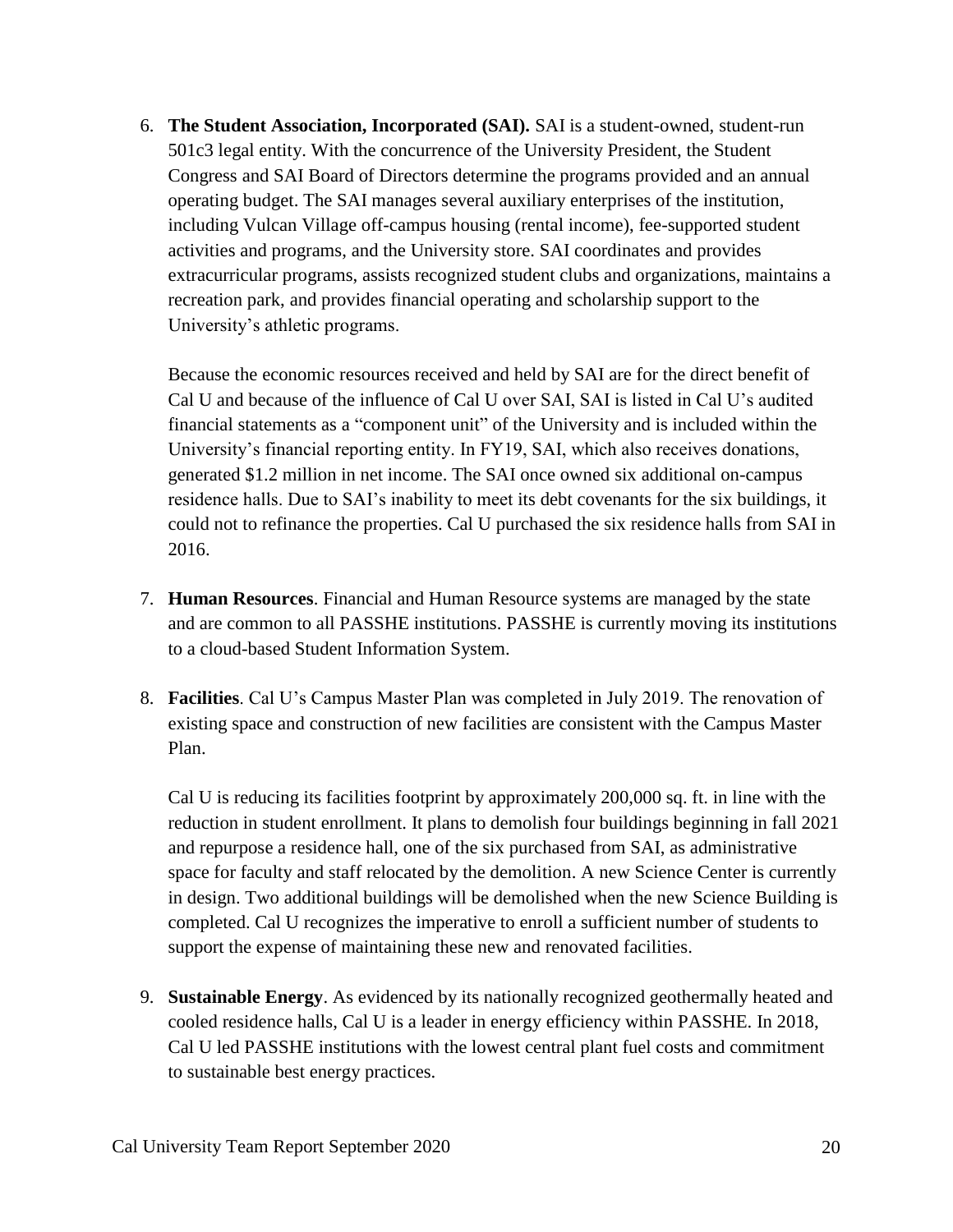### **Collegial Advice**

The team provides the following non-binding suggestions for improvement:

- The team suggests that Cal U improve documentation of the feedback loop for financial planning and disbursement of division and departmental budgets, assess the feedback from the enhanced documentation, and, in the spirit of continuous improvement, regularly update the planning and budget processes.
- The team suggests that Cal U leverage the university-wide Tuition Pricing Task Force to assist in the development of pricing models for undergraduate and graduate students and for high demand and/or highly expensive degree programs.
- The team suggest that Cal U share with a wider audience the context and methods for analyzing department viability and return on investment as it develops an optimum mix of undergraduate and graduate degree programs.
- The team suggests that Cal U consider improvements to its engagement of and communication to campus constituents in financial assessment and decision processes to increase understanding and buy in for budget allocations. Given that execution of the Comprehensive Plan Narrative is necessary for financial sustainability of the institution, the team urges Cal U to consider a full and robust conversation with campus stakeholders about the goals and actions of the plan.

#### **Recommendations:** none

**Requirements:** The institution must demonstrate the sufficiency of resources to fulfill its mission and goals and to support its educational purposes and programs.

#### **Recognition of Accomplishments, Progress, or Exemplary/Innovative Practices:**

The Team commends Cal U on its successful two-year pilot program offering tuition at the current Military Tuition Assistance (TA) reimbursement rate for all active duty military and their dependent spouses. The program significantly exceeded enrollment and financial revenue goals.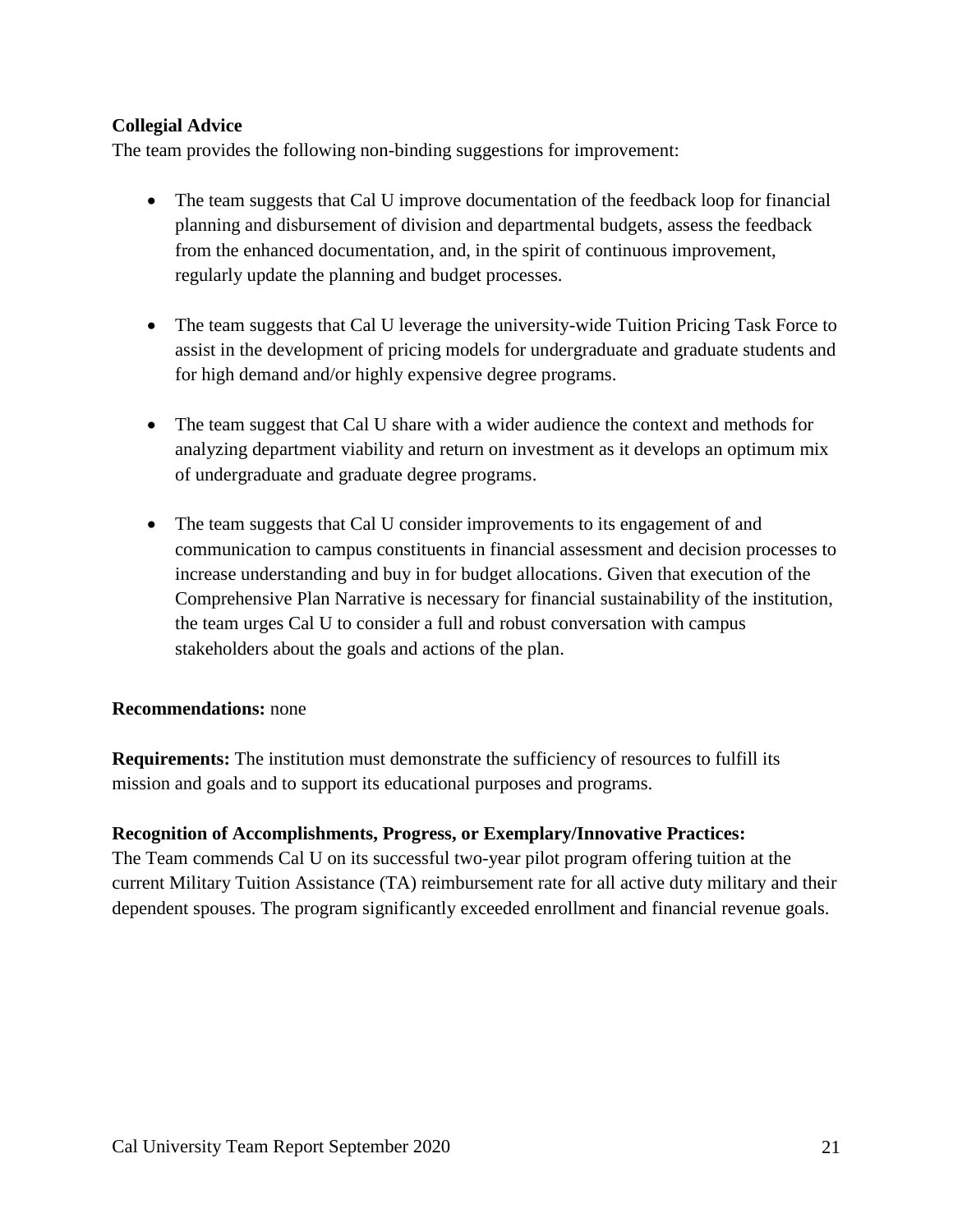**Standard VII - Governance, Leadership, and Administration**

**The institution is governed and administered in a manner that allows it to realize its stated mission and goals in a way that effectively benefits the institution, its students, and the other constituencies it serves. Even when supported by or affiliated with governmental, corporate, religious, educational system, or other unaccredited organizations, the institution has education as its primary purpose, and it operates as an academic institution with appropriate autonomy**.

In the Team's judgment, the institution appears to meet this standard.

Based on a review of the Self-Study report, evidence, and interviews with campus constituencies to validate and verify compliance during the on-site evaluation visit, the team draws the following conclusions relative to this standard.

### **Summary of Findings**

The PASSHE governance structure and the general powers of the governing personnel are codified in Acts of the Pennsylvania Legislature. One of 14 universities in PASSHE, Cal U is governed by the State System Board of Governors and the Cal U Council of Trustees (COT).

The COT has 11 members appointed by the Governor and approved by the Pennsylvania Senate. At least two trustees must be alumni of the institution and one member must be a full-time undergraduate student in good standing. One trustee is elected chairperson. Trustees are subject to the Pennsylvania Public Official and Public Employee State Ethics Act and must be free from political, financial, and other influences that could interfere with governance responsibilities to Cal U. Trustees periodically perform a self-evaluation survey.

The team heard mixed assessments on the role and significance of the COT. Some see the COT as important for promoting Cal U in the local community and vetting proposals and concerns of Cal U faculty, staff and administration. Others depict the COT as an immaterial entity to receive reports and selected information from administration. The team learned from the COT that it had little input on PASSHE system redesign and was more apt to receive information and reports on Cal U business and operations than to shape them. The trustees articulated their role more as advocates for Cal U than as stewards and fiduciary overseers of the institution. The team could not establish that trustees felt ultimately accountable for the "academic quality, planning and fiscal wellbeing of the institution," as stated in accreditation standards. One trustee offered in the periodic self-assessment that, "I really don't think the Council is used effectively […] we are well educated individuals with years of experience in many areas that can be useful to the administration, and we are rarely called upon for help."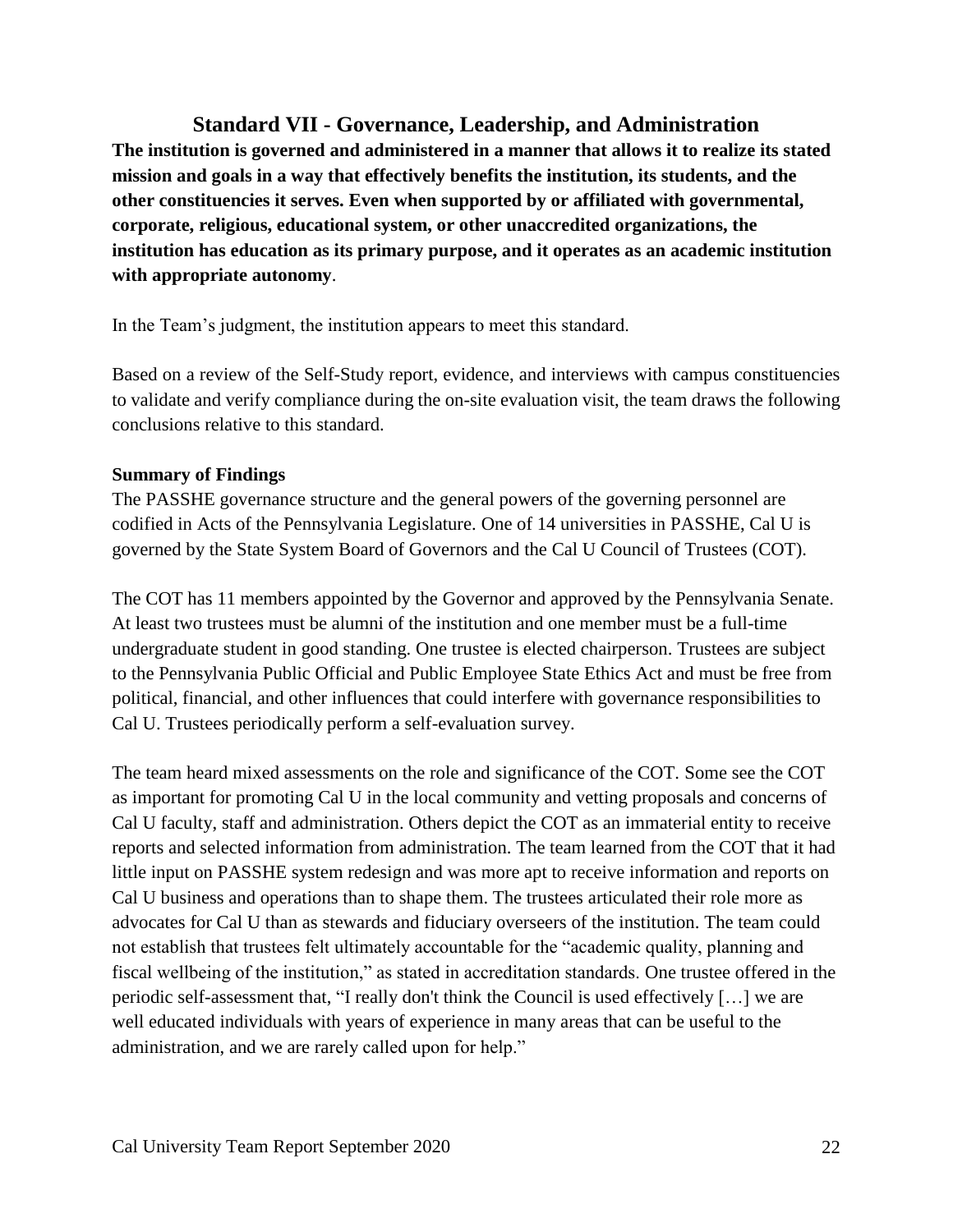Geraldine M. Jones was appointed Cal U's seventh president in April 2016 after having previously served the University for more than four decades as faculty member, Dean of the College of Education and Human Services, Provost, and Interim President. President Jones has the authority, as outlined in Acts of the Legislature, to make and implement campus policies on instructional, research, and public service programs. The president also has authority to define academic standards in accordance with policies of the Board of Governors following consultation with the Council of Trustees, faculty, and students. The President has an annual performance review conducted by the Council of Trustees (pending due to her announced retirement), which also conducts a more extensive triennial review with assistance of an outside consultant appointed by the PASSHE Chancellor. Under the president's leadership, Cal U hired its first Vice President for Enrollment Management, prepared a Strategic Enrollment Plan, and developed new academic degree and certificate programs.

Cal U has six cabinet divisions headed by vice presidents for Academic Affairs, Student Affairs, Finance and Administration, Enrollment Management, Communications and Marketing, and University Development and Alumni Relations.

#### Shared Governance

Four representative on-campus bodies—the President's Cabinet, Student Government, the local APSCUF branch of the state faculty union, and the Staff Leadership Council (leaders from nonrepresented managers and four staff unions)—play a role in campus governance. Other important groups include the College Councils, chaired by each College Dean and the University Curriculum Committee. The Faculty Senate, while not part of the formal governance system, has input on a variety of issues.

For the better part of a decade, Cal U has experimented with initiatives to improve campus shared governance. In 2000, the COT created the Cal U Forum "to enable greater participation in the decision-making process of the University for faculty members, students, administrators, staff and alumni." The 2010 MSCHE Visiting Team recommended additional initiatives to make the Forum more effective.

In dissolving the Forum in 2013, the Council of Trustees noted "the lack of effectiveness of the Forum" and "the requirement that the institution establish an effective system of shared governance." A President's Task Force on Shared Governance, which met from November 2013 to May 2014, prepared a new shared governance plan, which trustees approved in 2015, around the time that a MSCHE team recommended in Cal U's 2015 PPR that the University take "steps to strengthen shared governance."

Data from a 2018-19 AAUP Governance Survey, completed by 188 Cal U faculty and staff, revealed ongoing concerns about the atmosphere of trust for good faith negotiations and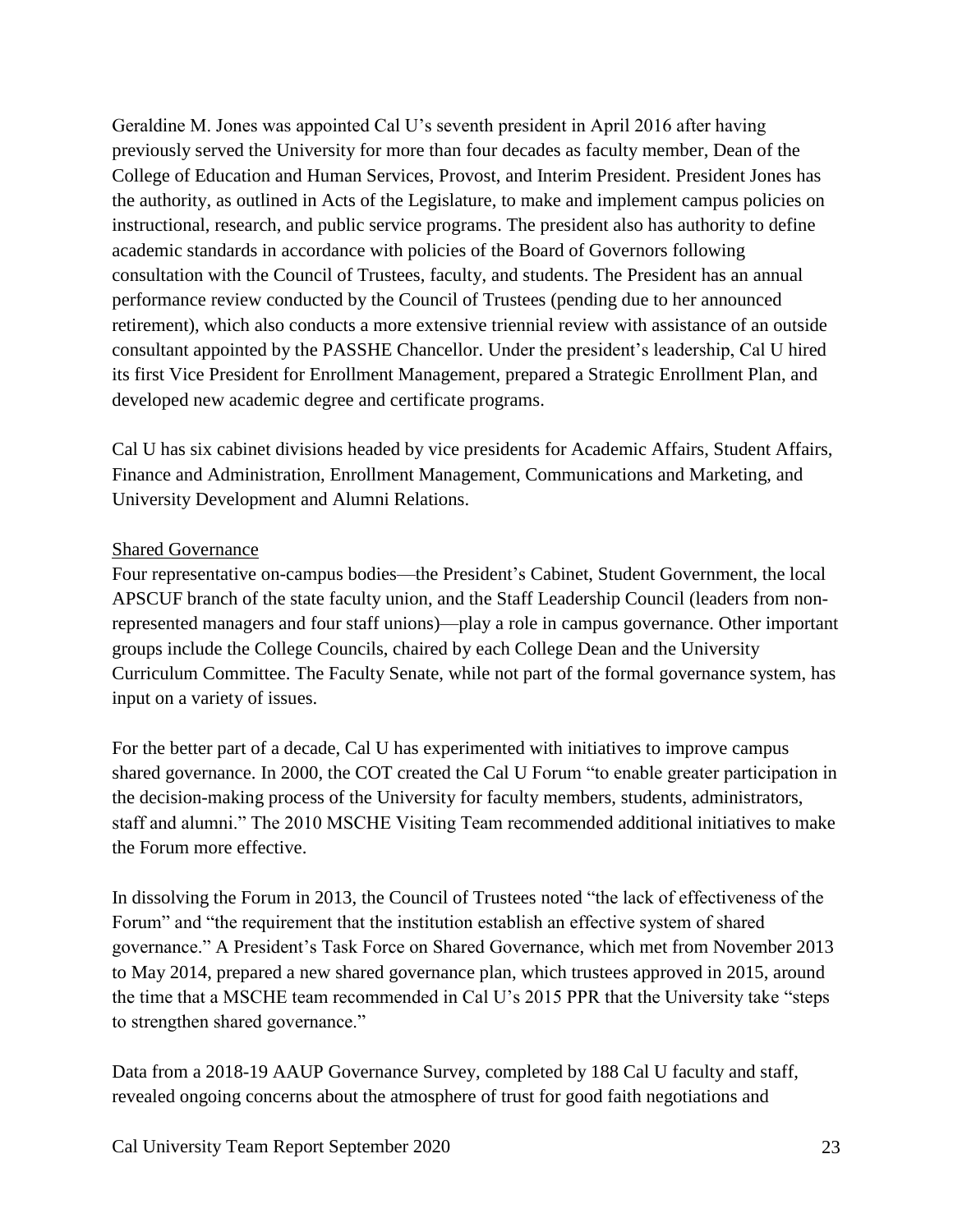communications among university constituents, the lack of sufficient time for faculty leadership to consider and provide input on administration decisions, and timely access to information on governance processes. Administrators suggested to the team that such concerns were of a time and would not likely be repeated today.

In 2020, the recently appointed Interim Provost established a new Limited Shared Governance Task Force. A key goal of the task force is to address concerns about effective and consistent means for soliciting stakeholder feedback or reviewing change. In virtual interviews, members of the task force expressed optimism about improving communication and trust between the administration and constituent entities at Cal U. That optimism was reflected as a desire to "get something started" and a focus on "solutions- based" conversations. Newly established committees including the University Strategic Assessment Committee (USAC) and the Budget and Planning Committee also bolstered the optimism about improved communication and trust around shared governance at Cal U. Through the collective bargaining agreement, labor unions may bring an agenda of topics to "meet and discuss" with administrators. Cal U is currently considering creation of an integrated governance body such as a University Senate.

The team acknowledges the institution's Shared Governance Website, which includes a definition and history of shared governance at Cal U, the current model of shared governance, the basic principles of shared governance, and links to relevant reports and committees.

Notwithstanding these efforts, the team heard a consistent expression of concern from faculty, staff, students, and town leaders about the level and timeliness of consultation on matters of broad significance. Among examples were the decision to collapse three academic divisions to two and reduce departments from 22 to 11, PASSHE system redesign, and the lockdown browser to take exams. Faculty with whom the team spoke do not believe they have a meaningful role in institutional governance, with some lamenting that big changes are often announced without consultation. Students perceive only modest opportunity for input and voice in existing governance channels and report no formal process in which the Student Government Association has a vote on University issues. The University Curriculum Committee, for example, has no student members. Borough officials felt "blindsided" by decisions at Cal U that affect Borough interests.

#### **Collegial Advice**

The team provides the following non-binding suggestions for improvement:

• The team supports Cal U's consideration of a strategic-level integrated governance group to deliberate university-wide issues. Such an integrative governance structure may become increasingly important as PASSHE deliberates proposals for organizational change.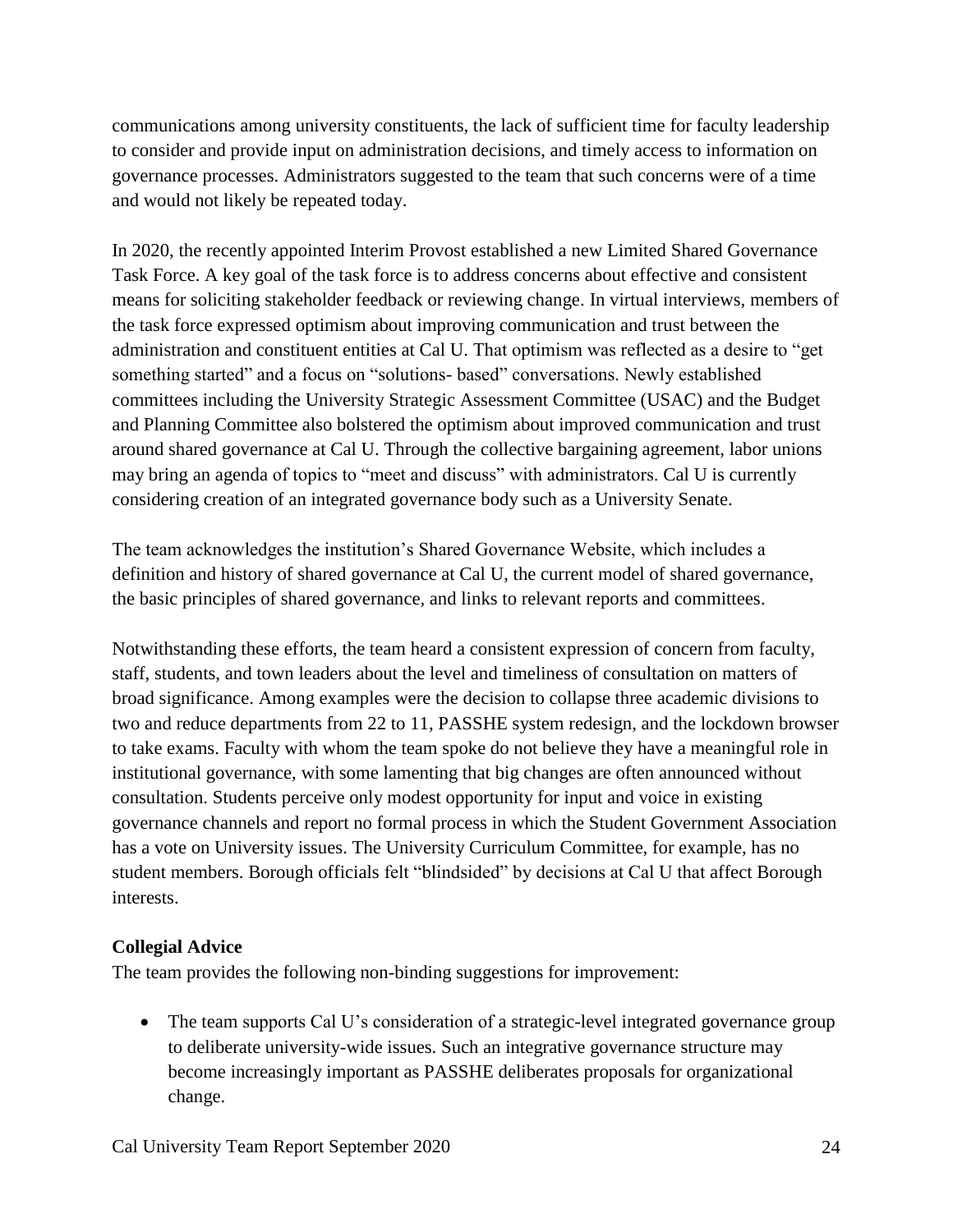- Cal U may wish to consider the feasibility of embedding analytics into the Shared Governance Website to collect data concerning the effectiveness of its shared governance model.
- Cal U should consider adding a non-voting student member to the University Curriculum **Committee**

#### **Recommendations**

- The institution should provide further evidence of a clearly articulated and transparent governance structure that outlines roles, responsibilities and accountability for decisionmaking by each constituency.
- The institution should provide further evidence of systematic procedures for evaluating administrative units and for using assessment data to enhance operations.
- The institution should provide further evidence of periodic assessment of the effectiveness of governance, leadership and administration

### **Requirements:** none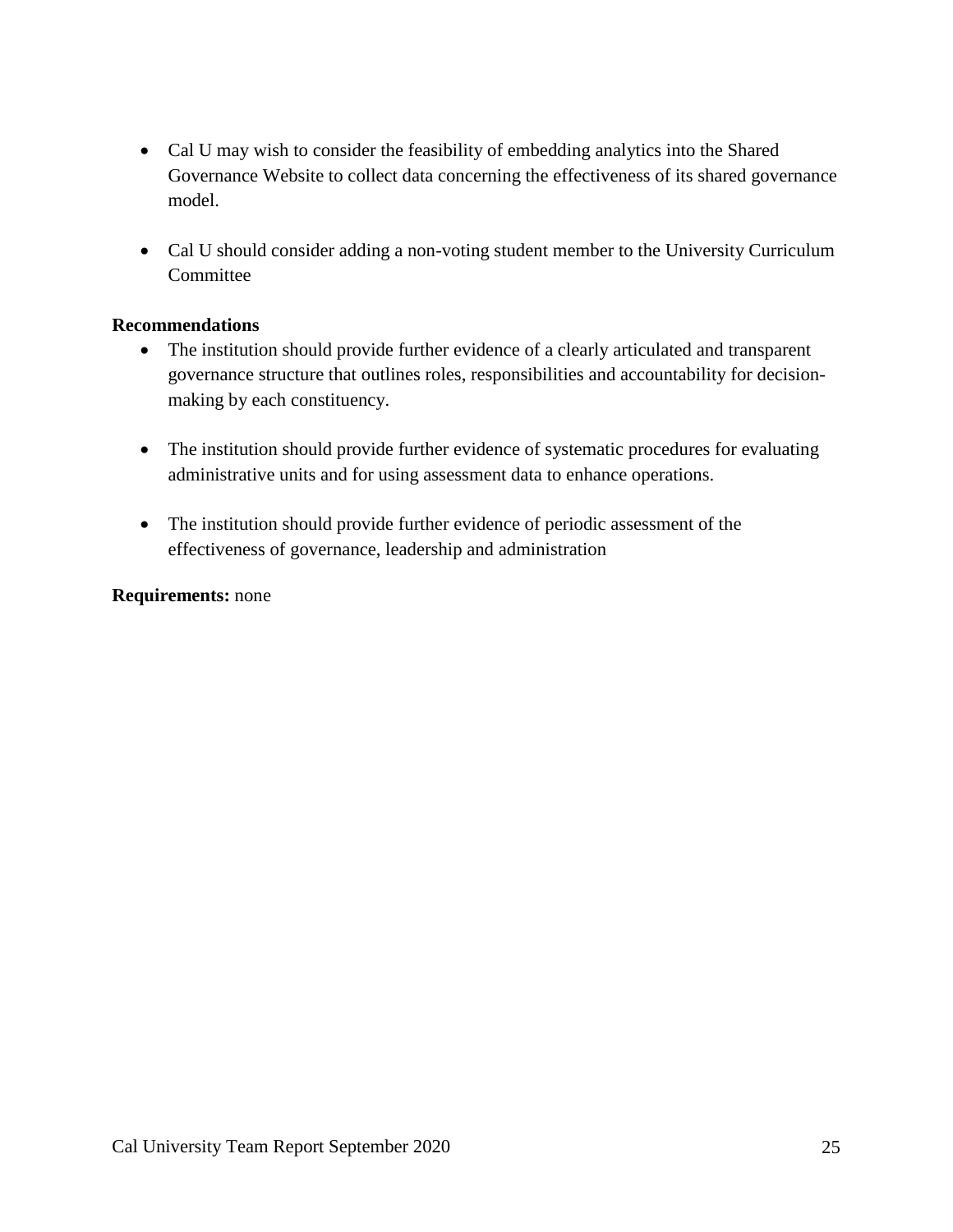# *Section D: Requirements of Affiliation*

In the team's judgment, the institution appears to meet all of the Requirements of Affiliation based on a review of the Self-Study report, evidence, and interviews with campus constituencies.

*Section E: Verification of Compliance with Accreditation-Relevant Federal Compliance Requirements*

In the team's judgment, the institution appears to meet all accreditation-relevant federal compliance requirements. This judgment is based on a review of the Institutional Federal Compliance Report, evidence, and interviews with campus constituencies.

# *Section F: Verification of Student Achievement Data and Institutional Data*

#### I) **Student Achievement Data**

In the team's judgment, the institution's approach to implementing its student achievement goals appears to be effective, consonant with higher education expectations, and consistent with the institution's mission. This judgment is based on a review of the institution's student achievement information provided in the Self-Study report, evidence, interviews with campus constituencies, and the student achievement URL available on its website.

In addition, in the team's judgment, the student achievement information data that Cal U discloses to the public appear to be reasonably valid and accurate in light of other data and information reviewed by the team.

Cal U has implemented multiple intra-disciplinary practices and processes to enhance students' persistence to the degree. Their efforts are in keeping with best practices utilized across U.S. institutions of higher education.

#### **II) Institutional Data**

Following analysis of materials provided and interviews with campus professional staff, in the team's judgment, the institution's processes and procedures for verifying institutional data appear to be reasonably valid and effective, and consistent with best practices in higher education.